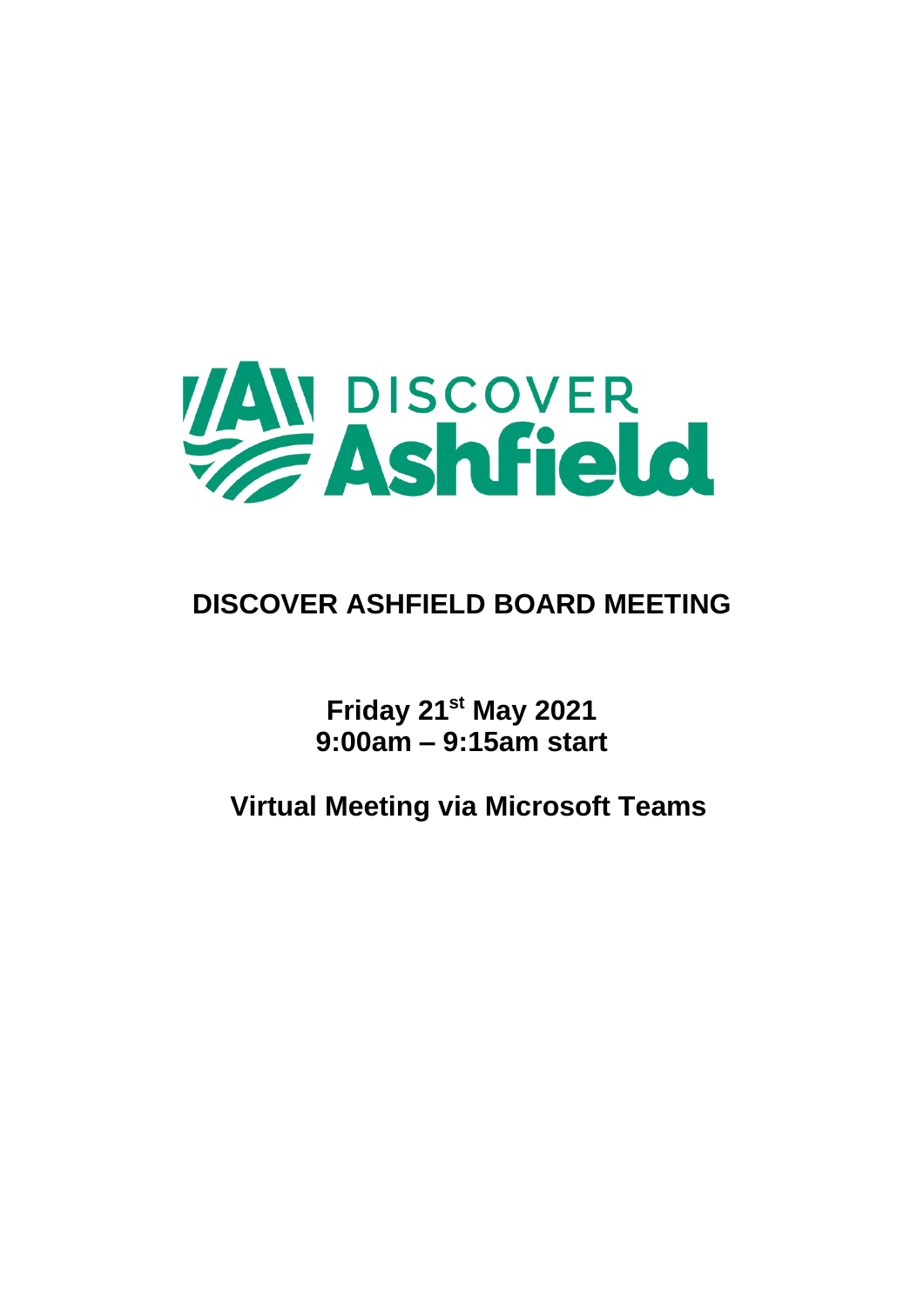#### **Attendees**

| <b>Name</b>                   | <b>Position on Board</b>                                  | Position/Organisation                                                              | <b>Apologies</b>        |
|-------------------------------|-----------------------------------------------------------|------------------------------------------------------------------------------------|-------------------------|
| <b>Martin Rigley MBE</b>      | <b>Chair</b> / Theme Lead -<br><b>Succeed in Ashfield</b> | Managing Director, Lindhurst Engineering                                           | $\sf X$                 |
| <b>Louise Knott</b>           | <b>Vice Chair</b>                                         | Vice Principal, West Nottinghamshire<br>College                                    | $\checkmark$            |
| <b>Darron Ellis</b>           | Theme Lead - More<br>to Discover                          | Historian, Sutton Living Memory Group                                              | X                       |
| <b>Liz Barrett</b>            | Theme Lead - Love<br><b>Where You Live</b>                | <b>Principal, Academy Transformation Trust</b><br><b>Further Education (ATTFE)</b> | $\checkmark$            |
| <b>Pete Edwards</b>           | Theme Lead - Be<br>Happy, Be Healthy                      | Chair, Ashfield Health and Wellbeing<br>Partnership                                | $\checkmark$            |
| <b>Callum Parr</b>            | <b>Board Member</b>                                       | Youth Council Leader, Ashfield District<br><b>Youth Council</b>                    | X                       |
| Carol Cooper-Smith            | <b>Board Member</b>                                       | Chief Executive, Ashfield District Council                                         | $\checkmark$            |
| Chloe O'Donnell               | <b>Board Member</b>                                       | Shopping Centre Manager, Idlewells<br><b>Shopping Centre</b>                       | X                       |
| <b>Christopher Baron</b>      | Substitute for Lee<br>Anderson, MP                        | Office Manager, Ashfield & Eastwood MP's<br>Office                                 | $\checkmark$            |
| Cllr Christian Chapman        | <b>Board Member</b>                                       | Scrutiny Rep, Ashfield District Council                                            | X                       |
| <b>Cllr Helen-Ann Smith</b>   | <b>Board Member</b>                                       | Deputy Council Leader, Ashfield District<br>Council                                | X                       |
| <b>Cllr Daniel Williamson</b> | <b>Board Member</b>                                       | <b>Annesley and Felley Parish Council</b>                                          | X                       |
| Cllr Jason Zadrozny           | Observer                                                  | Leader of the Council, Ashfield District<br>Council                                | $\checkmark$            |
| <b>Cllr Matthew Relf</b>      | <b>Board Member</b>                                       | Portfolio Holder, Planning & Regen, Ashfield<br><b>District Council</b>            | $\checkmark$            |
| David Ainsworth               | <b>Board Member</b>                                       | Locality Director of Nottinghamshire Clinical<br>Commissioning Group, NHS          | X                       |
| David Jackson                 | <b>Board Member</b>                                       | Centre Manager, East Midlands Designer<br>Outlet                                   | X                       |
| <b>Edward Johnstone</b>       | <b>Board Member</b>                                       | Assistant Principal (Development), Portland<br>College                             | $\checkmark$            |
| Fiona Anderson                | <b>Board Member</b>                                       | Head of Civic Engagement, Nottingham<br><b>Trent University (NTU)</b>              | ✓                       |
| Gary Jordan                   | <b>Board Member</b>                                       | Chair, Mansfield and Ashfield 2020                                                 | $\checkmark$            |
| Julia Terry                   | <b>Board Member</b>                                       | Development Worker, Transforming Notts<br>Together                                 | $\checkmark$            |
| Kathryn Stacey                | <b>Board Member</b>                                       | Chief Executive, Citizens Advice Ashfield                                          | X                       |
| Lee Anderson, MP              | <b>Board Member</b>                                       | MP for Ashfield and Eastwood                                                       | $\overline{\mathsf{x}}$ |
| Mark Spencer, MP              | <b>Board Member</b>                                       | MP for Sherwood                                                                    | X                       |
| Melanie Phythian              | Observer                                                  | Towns Fund Policy Advisor, Cities & Local<br><b>Growth Unit</b>                    | X                       |
| Paula Longden                 | <b>Substitute for David</b><br>Ainsworth                  | Deputy Locality Director: Mid<br>Nottinghamshire, NHS                              | $\checkmark$            |
| Peter Gaw                     | <b>Board Member</b>                                       | Chief Executive Officer, Inspire: Culture,<br>Learning and Libraries               | $\checkmark$            |
| <b>Rachel Quinn</b>           | <b>Board Member</b>                                       | Head of People & Skills, D2N2 LEP                                                  | $\overline{X}$          |
| <b>Robert Orgill</b>          | <b>Board Member</b>                                       | Property Manager EMEA, Rolls Royce                                                 | $\overline{\mathsf{x}}$ |
| <b>Simon Martin</b>           | <b>Board Member</b>                                       | Vice Principal, Academy Transformation<br><b>Trust Further Education (ATTFE)</b>   | $\checkmark$            |
| Teresa Jackson                | <b>Board Member</b>                                       | Chief Officer, Ashfield Voluntary Action                                           | $\checkmark$            |
| Theresa Hodgkinson            | <b>Board Member</b>                                       | Director of Place and Communities, Ashfield<br><b>District Council</b>             | $\checkmark$            |
| <b>Tim Brown</b>              | Substitute for Viki<br>Dyer                               | Partnership Manager, Job Centre Plus                                               | $\checkmark$            |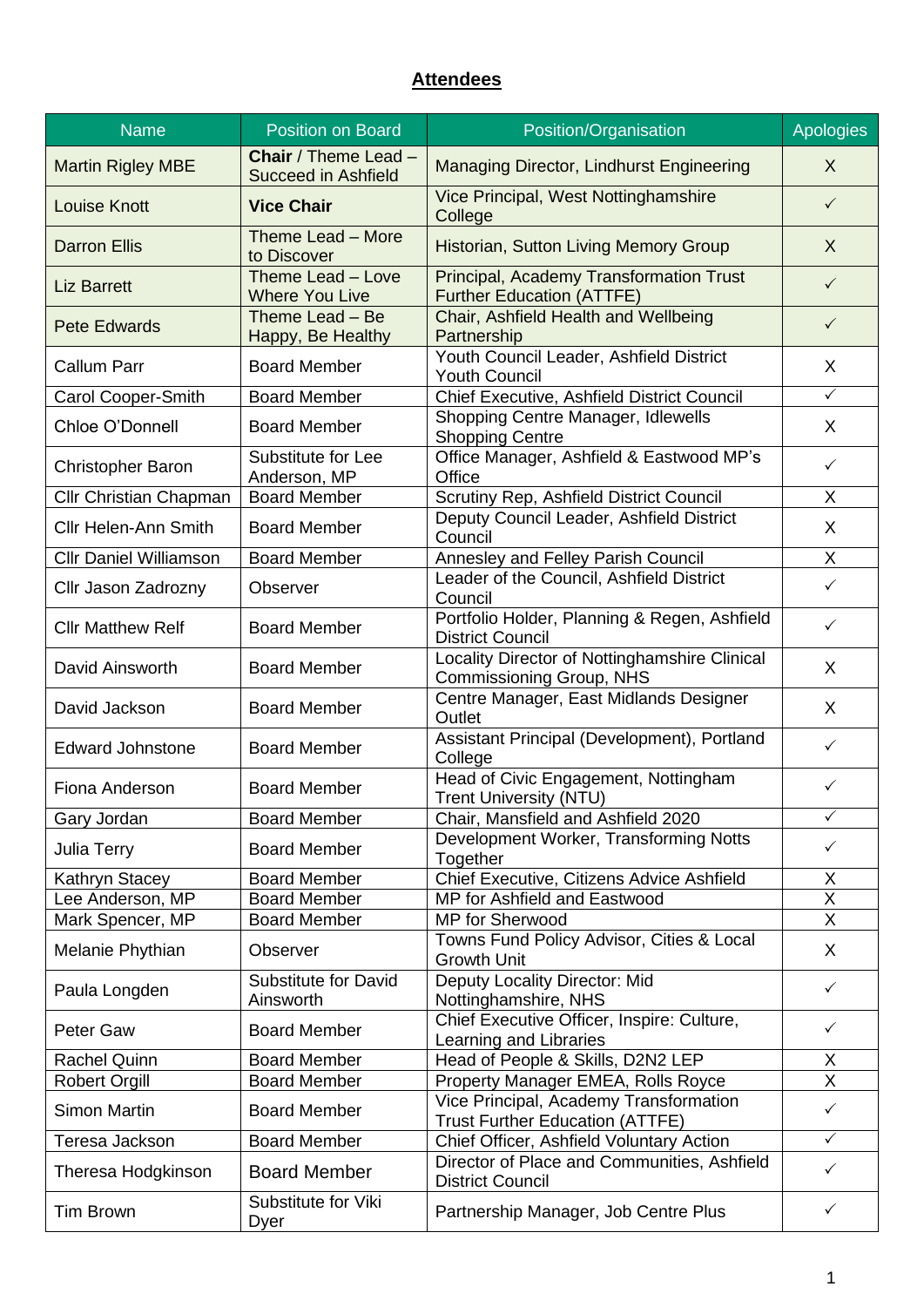| <b>Tom Goshawk</b>       | Substitute for Rachel<br>Quinn    | Head of Capital Programmes, D2N2 LEP                                          | $\checkmark$ |
|--------------------------|-----------------------------------|-------------------------------------------------------------------------------|--------------|
| Viki Dyer                | <b>Board Member</b>               | District Operations Lead, Department of<br><b>Work and Pensions</b>           | X            |
| Andrea Stone             | <b>Supporting Officer</b>         | Health and Wellbeing Manager, Ashfield<br><b>District Council</b>             | $\checkmark$ |
| <b>Alastair Blunkett</b> | Observer                          | Service Manager for Neighbourhoods and<br>Environment                         | ✓            |
| Katherine Green          | <b>Supporting Officer</b>         | Senior Communications Officer, Ashfield<br><b>District Council</b>            | ✓            |
| Lana Mills               | Secretary / Supporting<br>Officer | Discover Ashfield Project Officer, Ashfield<br><b>District Council</b>        |              |
| <b>Matthew Neal</b>      | <b>Supporting Officer</b>         | Service Director of Investment and Growth,<br>Nottinghamshire County Council  | X            |
| <b>Paul Crawford</b>     | <b>Supporting Officer</b>         | Senior Regeneration Officer, Ashfield<br><b>District Council</b>              | $\checkmark$ |
| Sarah Daniel             | <b>Supporting Officer</b>         | Interim Service Manager for Place and<br>Wellbeing, Ashfield District Council | X            |
| <b>Tracey Bird</b>       | <b>Supporting Officer</b>         | Health and Wellbeing Officer, Ashfield<br><b>District Council</b>             | X            |
| <b>Trevor Middleton</b>  | <b>Supporting Officer</b>         | Town Centres and Markets Manager,<br><b>Ashfield District Council</b>         | ✓            |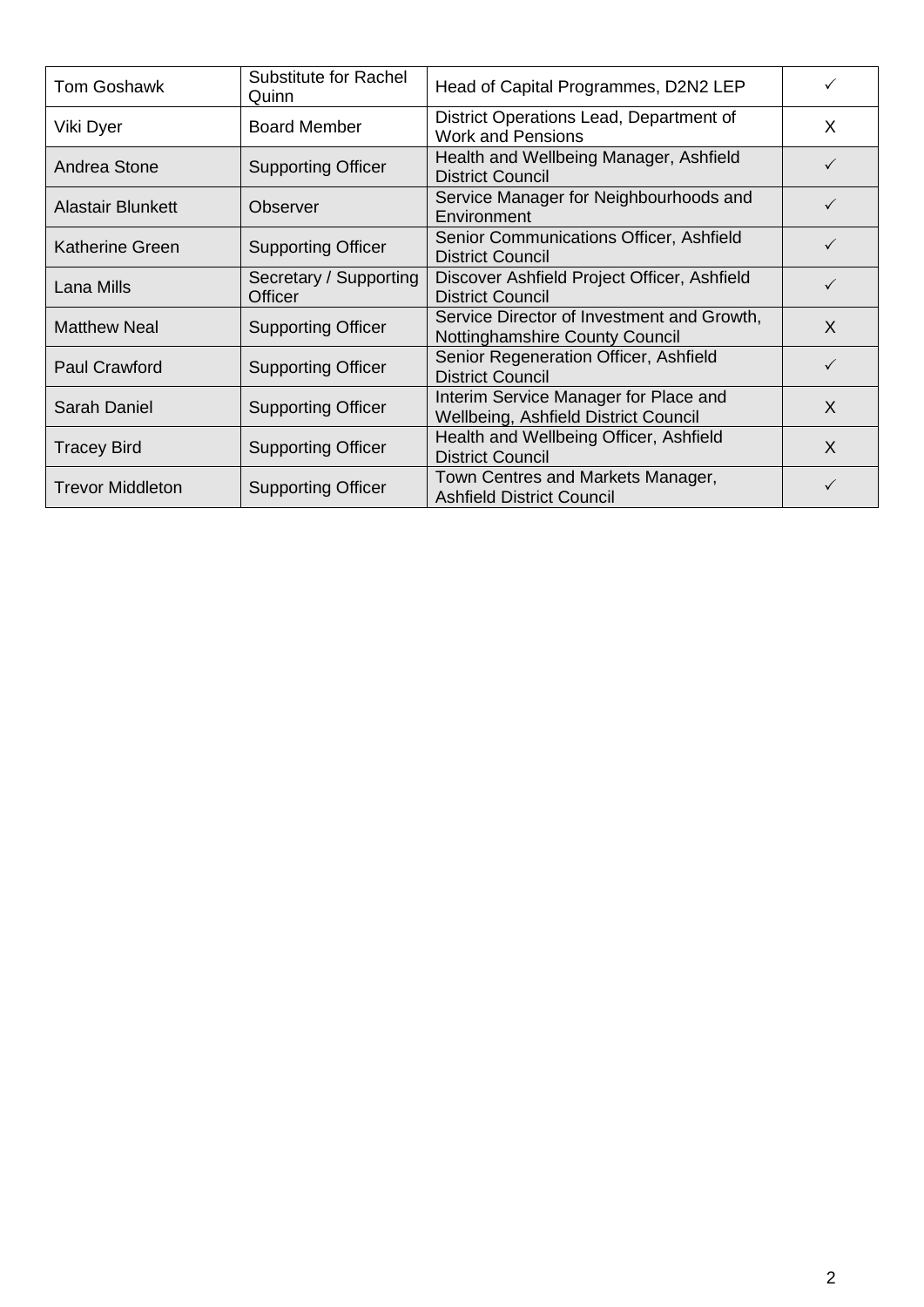#### **Minutes**

| Agenda<br><b>Item</b> |                                                                                                                                           |             |
|-----------------------|-------------------------------------------------------------------------------------------------------------------------------------------|-------------|
| $\overline{1}$        | <b>Welcome / Introductions / Apologies</b>                                                                                                |             |
|                       | The Vice Chair, Louise Knott welcomed everyone to the virtual meeting and stated that                                                     |             |
|                       | she would be chairing in the Chair's absence.                                                                                             |             |
|                       | Apologies were received and it was noted that:                                                                                            |             |
|                       | Christopher Baron will be representing Lee Anderson, MP.<br>$\bullet$<br>Paula Longden will be representing David Ainsworth.<br>$\bullet$ |             |
|                       | Tim Brown will be representing Viki Dyer.<br>$\bullet$                                                                                    |             |
|                       | Tom Goshawk will be representing Rachel Quinn.                                                                                            |             |
|                       |                                                                                                                                           |             |
| 2 <sup>1</sup>        | Review of Previous Meeting - Friday 16th April 2021                                                                                       |             |
| 2.1                   | <b>Board Meeting Minutes</b>                                                                                                              |             |
|                       | Board minutes were agreed as a true and accurate record.                                                                                  |             |
| 2.2                   | <b>Action Log</b>                                                                                                                         |             |
| 2.4.1                 | <b>Completed Actions</b>                                                                                                                  | <b>Lead</b> |
| 2.4.1.1               | Documents to be included in May's Board Agenda Pack                                                                                       |             |
|                       | $(16/04/2021,$ Minute $-4.1$ & 4.3)                                                                                                       |             |
|                       |                                                                                                                                           | SD/LM       |
|                       | Sarah Daniel and Lana Mills circulated the draft Local Assurance                                                                          |             |
|                       | Framework and current stakeholder and communication plan with May's<br>agenda.                                                            |             |
|                       |                                                                                                                                           |             |
| 2.4.1.2               | <b>COVID-19 Recovery Plans</b>                                                                                                            |             |
|                       | (16/04/2021, Minute - 6.4)                                                                                                                |             |
|                       | Kathryn Stacey sent Lana Mills the Ashfield Citizen's Advice's COVID-19                                                                   | KS/LM       |
|                       | recovery plan and it has been circulated to the Board.                                                                                    |             |
|                       |                                                                                                                                           |             |
| 2.4.1.3               | <b>Constitution and Terms of Reference</b>                                                                                                |             |
|                       | $(16/04/2021,$ Minute $- 7.1)$                                                                                                            |             |
|                       |                                                                                                                                           | <b>LM</b>   |
|                       | Lana Mills circulated the final approved Board Constitution and Terms of<br>Reference.                                                    |             |
|                       |                                                                                                                                           |             |
| 2.4.2                 | <b>Actions (Includes actions from below minutes)</b>                                                                                      | <b>Lead</b> |
| 2.4.2.1               | <b>COVID-19 Recovery Plans</b>                                                                                                            |             |
|                       | (16/04/2021, Minute - 6.4)                                                                                                                |             |
|                       | Theresa Hodgkinson to liaise with Pete Edwards regarding the Council's                                                                    | TH/PE       |
|                       | COVID-19 recovery plans for the community.                                                                                                |             |
|                       |                                                                                                                                           |             |
| 2.4.2.2               | <b>D2N2 Representative for Towns Fund Subgroup</b>                                                                                        |             |
|                       | $(21.05.2021,$ Minute $-5.2.2)$                                                                                                           | <b>TG</b>   |
|                       | Tom Goshawk to raise internally at D2N2 the prospects of having a D2N2                                                                    |             |
|                       | representative on the Towns Fund Subgroup.                                                                                                |             |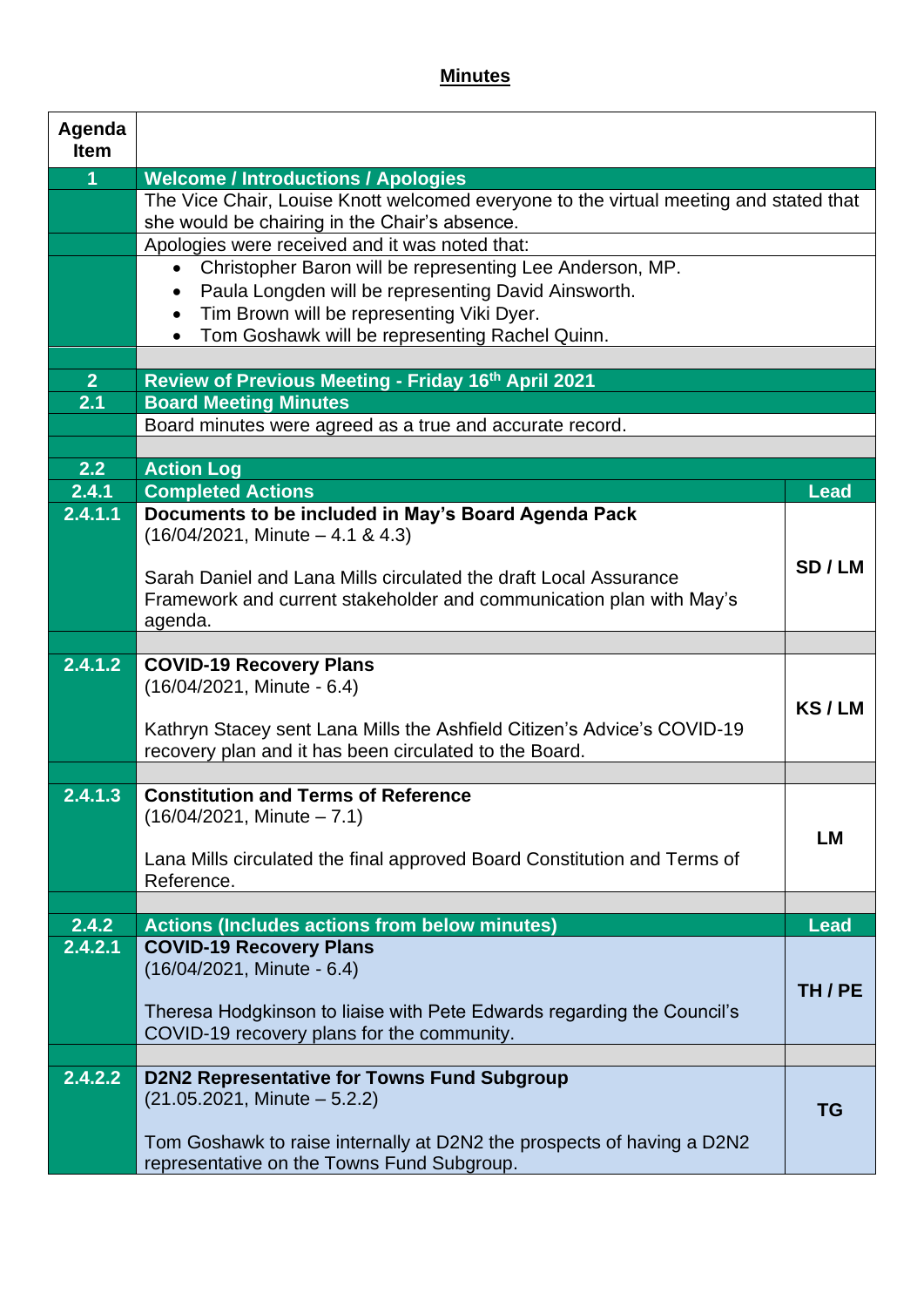| 2.4.2.3      | <b>Engagement Group</b><br>$(21.05.2021,$ Minute $-5.2.3)$<br>Partners to consider and nominate a representative from their organisations,<br>or themselves, to sit on the Engagement Group. Nominations should be<br>emailed to Lana Mills. | LK/LB<br>$/$ PG $/$<br>FA/TJ/<br>EJ/PL |  |
|--------------|----------------------------------------------------------------------------------------------------------------------------------------------------------------------------------------------------------------------------------------------|----------------------------------------|--|
|              |                                                                                                                                                                                                                                              |                                        |  |
| 2.4.2.4      | Love Where You Live Litter Picking<br>$(21.05.2021,$ Minute $-6.2)$<br>Liz Barrett and Katherine Green to link up regarding the above initiative and<br>how this can link to the Council's litter campaign.                                  |                                        |  |
|              | Edward Johnstone to share a contact he has with the Probation Service with<br>EJ/LB<br>Liz Barrett.                                                                                                                                          |                                        |  |
|              | Louise Knott, Julia Terry and Liz Barrett to link up see how Vision West<br>Notts College students and the Faith Action in Ashfield partnership could be<br>involved in this scheme.                                                         | LK/LB<br>JJ                            |  |
|              |                                                                                                                                                                                                                                              |                                        |  |
| 2.4.2.5      | <b>Mansfield and Ashfield Cultural Compact</b><br>$(21.05.2021,$ Minute $-8)$<br>Liz Barrett and Martin Rigley to discuss a Discover Ashfield representative.                                                                                |                                        |  |
|              | Fiona Anderson to raise internally at NTU the prospects of having Anna Kerr<br>from Ashfield Voluntary Action on the compact.                                                                                                                |                                        |  |
|              |                                                                                                                                                                                                                                              |                                        |  |
| $\mathbf{3}$ | <b>Declarations of Interest</b>                                                                                                                                                                                                              |                                        |  |
|              | The following declarations were noted in relation to the Towns Fund and the Future<br><b>High Streets Fund projects:</b>                                                                                                                     |                                        |  |
|              | Louise Knott, The Vice Chair                                                                                                                                                                                                                 |                                        |  |
|              | Colleges/further education projects (Vice Principal, Vision West Notts<br>College)                                                                                                                                                           |                                        |  |
|              | Construction and Civil Engineering Centre project (Vice Principal, Vision                                                                                                                                                                    |                                        |  |
|              | <b>West Notts College)</b>                                                                                                                                                                                                                   |                                        |  |
|              | Automated Distribution and Manufacturing Centre (Vice Principal, Vision<br><b>West Notts College)</b>                                                                                                                                        |                                        |  |
|              | Learning in Skills Project (Vice Principal, Vision West Notts College)                                                                                                                                                                       |                                        |  |
|              | Community Renewal Fund (Vice Principal, Vision West Notts College)                                                                                                                                                                           |                                        |  |
|              | Liz Barrett - Theme Lead for Love Where You Live<br>$\bullet$<br>College/further education projects (Principal, ATTFE)                                                                                                                       |                                        |  |
|              | Construction Centre project (Principal, ATTFE)                                                                                                                                                                                               |                                        |  |
|              | Sutton Academy Theatre Project (Principal, ATTFE)<br>٠                                                                                                                                                                                       |                                        |  |
|              | <b>Sherwood Observatory (Board Member)</b>                                                                                                                                                                                                   |                                        |  |
|              | Community Renewal Fund (Principal, ATTFE)<br>Pete Edwards - Theme Lead for Be Happy, Be Healthy<br>٠                                                                                                                                         |                                        |  |
|              | Sutton Academy Theatre Project (Chair of Governors, Sutton Academy)                                                                                                                                                                          |                                        |  |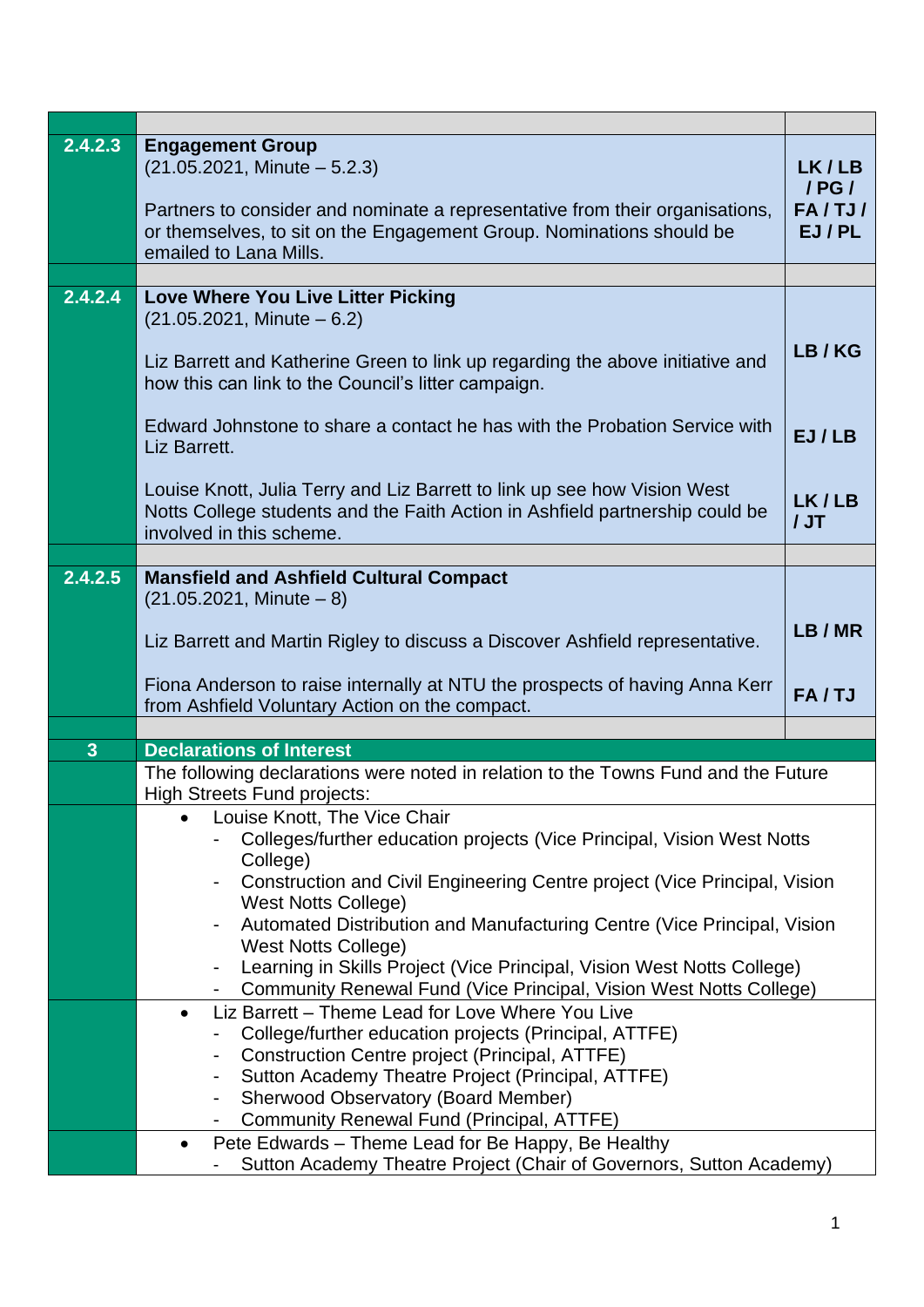|                | Fiona Anderson - Board Member<br>$\bullet$<br>The Towns Fund; in particular in the ADMC project, Enterprising Ashfield                                    |
|----------------|-----------------------------------------------------------------------------------------------------------------------------------------------------------|
|                | Project. (Head of Civic Engagement, NTU)                                                                                                                  |
|                | Community Renewal Fund (Head of Civic Engagement, NTU)                                                                                                    |
|                | Simon Martin - Board Member<br>$\bullet$                                                                                                                  |
|                | College/further education projects (Vice Principal, ATTFE)<br>Construction centre projects (Vice Principal, ATTFE)                                        |
|                | Sutton Centre Theatre Project (Vice Principal, ATTFE)                                                                                                     |
|                | Community Renewal Fund (Vice Principal, ATTFE)                                                                                                            |
|                | Peter Gaw - Board Member<br>$\bullet$                                                                                                                     |
|                | Construction Centre (CEO, Inspire)<br>Library Innovation Centres (CEO, Inspire)                                                                           |
|                | Community Renewal Fund (CEO, Inspire)                                                                                                                     |
|                |                                                                                                                                                           |
| 4              | <b>UK Community Renewal Fund</b>                                                                                                                          |
|                | Louise Knott noted that Vision West Notts College, with 30 other partners,<br>$\bullet$                                                                   |
|                | placed a bid for the Community Renewal Fund.                                                                                                              |
|                | Fiona Anderson stated that Nottingham Trent University were also another<br>$\bullet$<br>partner involved in this particular bid.                         |
|                |                                                                                                                                                           |
| 5 <sup>5</sup> | <b>Funding Update</b>                                                                                                                                     |
| 5.1            | <b>Future High Streets Fund (FHSF)</b>                                                                                                                    |
|                | Paul Crawford referred to the FHSF information in the Towns Funding Update                                                                                |
|                | (Appendix 1) and particularly highlighted the following:                                                                                                  |
|                | A stakeholder meeting regarding the Sutton Centre Theatre will take place week<br>$\bullet$<br>commencing 24th May 2021                                   |
|                | They are currently developing the design and project delivery teams for the Fox<br>$\bullet$<br>Street pop-up court, Low Street and Maker Space projects. |
|                | Theresa Hodgkinson noted that the Council approved the FHSF Capital Programme at                                                                          |
|                | the Council's Annual General Meeting on Thursday 20 <sup>th</sup> May 2021.                                                                               |
| 5.2            | <b>Towns Fund (TF)</b>                                                                                                                                    |
| 5.2.1          | <b>Towns Fund Stage Two Timeline</b>                                                                                                                      |
|                | Paul Crawford referred to the Towns Fund Stage Two Timeline (Appendix 2) and noted                                                                        |
|                | that the diagram outlines the next stages of the TF delivery process.                                                                                     |
| 5.2.2          | <b>Business Case Assurance and Towns Fund sub-group</b><br>Paul Crawford referred to the 'Business Case Assurance' part of the Towns Funding              |
|                | Update (Appendix 1) and particularly highlighted the following:                                                                                           |
|                | As discussed at the previous Board meeting, a sub-group will need to oversee<br>$\bullet$                                                                 |
|                | the Local Assurance Framework and                                                                                                                         |
|                | <b>Proposal 1:</b> The Chair and Vice-Chair of Discover Ashfield review the Towns<br>$\bullet$                                                            |
|                | Fund subgroup expressions of interest and appoint members for this group.<br>Verdict: Board agreed with no objections.<br>$\bullet$                       |
|                | Lana Mills noted that she had received 4 expressions of interest for the Towns<br>$\bullet$                                                               |
|                | Fund subgroup from the Board.                                                                                                                             |
|                | Paul Crawford recommended approximately $5 - 10$ members will ensure that a<br>$\bullet$                                                                  |
|                | diverse range of skills and expertise were covered in the group, and to therefore                                                                         |
|                | expand on four members of the subgroup.                                                                                                                   |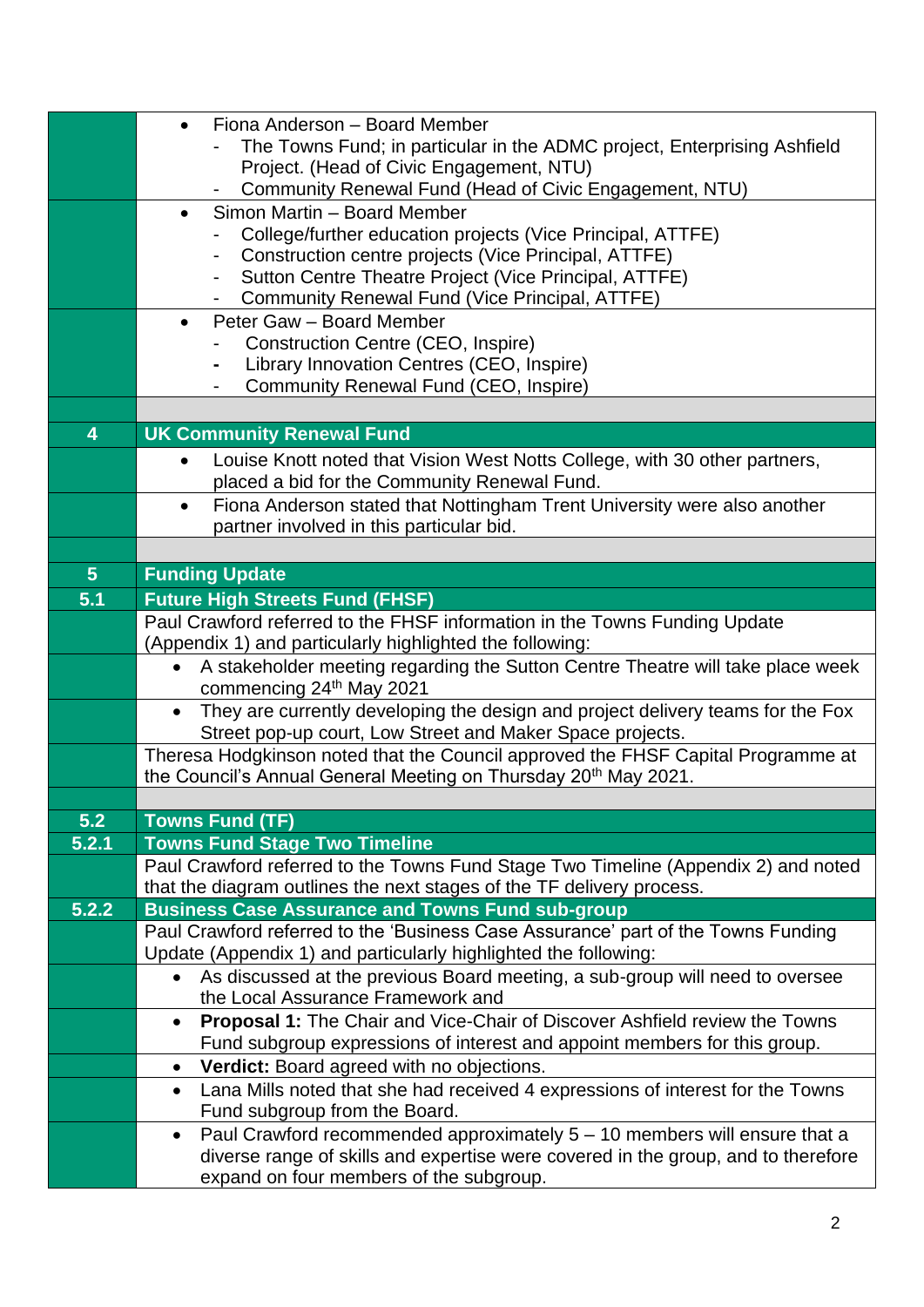|       | Tom Goshawk asked whether a D2N2 representative had submitted an                                                                                                               |  |  |  |
|-------|--------------------------------------------------------------------------------------------------------------------------------------------------------------------------------|--|--|--|
|       | expression of interest to be on the Towns Fund subgroup and Lana confirmed                                                                                                     |  |  |  |
|       | they hadn't received one from the LEP.                                                                                                                                         |  |  |  |
|       | New action - Please see action log - 2.4.2.2                                                                                                                                   |  |  |  |
| 5.2.3 | <b>Community and Stakeholder Engagement</b>                                                                                                                                    |  |  |  |
|       | Paul Crawford then referred to the 'Community and Stakeholder Engagement' part of                                                                                              |  |  |  |
|       | the Towns Funding Update (Appendix 1) and particularly highlighted the following:                                                                                              |  |  |  |
|       | The Engagement Plan is a key part of the Towns Fund delivery process and to<br>$\bullet$                                                                                       |  |  |  |
|       | make sure stakeholder engagement remains the focus and priority several                                                                                                        |  |  |  |
|       | proposals had been developed for the Board to consider.                                                                                                                        |  |  |  |
|       | Proposal 1: Set up an engagement sub-group - To oversee delivery of a<br>$\bullet$                                                                                             |  |  |  |
|       | forward-looking stakeholder engagement plan, the group could be Board                                                                                                          |  |  |  |
|       | members and/or communications specialists from partner organisations.                                                                                                          |  |  |  |
|       | Teresa Jackson noted that Ashfield Voluntary Action would be interested in<br>$\bullet$                                                                                        |  |  |  |
|       | being apart of the engagement process and suggested that Towns Fund                                                                                                            |  |  |  |
|       | information should also be made available through trusted community                                                                                                            |  |  |  |
|       | organisations such as GPs waiting rooms when safe to do so.                                                                                                                    |  |  |  |
|       | Fiona Anderson suggested that if there was an Engagement Lead for each<br>$\bullet$                                                                                            |  |  |  |
|       | project this might create too much press and information for our stakeholders to                                                                                               |  |  |  |
|       | read and digest. Fiona stated that a holistic approach might work more efficiently                                                                                             |  |  |  |
|       | with the Engagement Plan co-ordinated through one subgroup.                                                                                                                    |  |  |  |
|       | Peter Gaw seconded Fiona Anderson's comment and said that Inspire would be<br>$\bullet$                                                                                        |  |  |  |
|       | able to support this engagement work.                                                                                                                                          |  |  |  |
|       | Pete Edwards added that some stakeholders do not have the technology to<br>$\bullet$                                                                                           |  |  |  |
|       | access digital press, and collectively the Board needs to ensure that Towns<br>Fund information is accessible both in digital and print form as appropriate.                   |  |  |  |
|       |                                                                                                                                                                                |  |  |  |
|       | Paul Crawford noted that this has been considered by his team too and the aim<br>$\bullet$<br>is to diversify the formats in which the Towns Fund information is published in. |  |  |  |
|       | Paula Longden proposed for the Primary Care Networks to be involved with the<br>$\bullet$                                                                                      |  |  |  |
|       | engagement process as their teams will be able to promote the projects in the                                                                                                  |  |  |  |
|       | community as well as provide any public feedback.                                                                                                                              |  |  |  |
|       | Theresa Hodgkinson also agreed with Fiona and noted that the Engagement                                                                                                        |  |  |  |
|       | Plan was a big task and the Engagement Lead would need to consider the wider                                                                                                   |  |  |  |
|       | remit of the role such as engaging the communities which are hard to reach and                                                                                                 |  |  |  |
|       | co-ordinating partner's communications teams.                                                                                                                                  |  |  |  |
|       | Verdict: Board agreed to set up an engagement subgroup which would oversee<br>$\bullet$                                                                                        |  |  |  |
|       | delivery of the engagement plan; there were no objections.                                                                                                                     |  |  |  |
|       | New action - Please see action log - 2.4.2.3<br>$\bullet$                                                                                                                      |  |  |  |
|       | Proposal 2: Sign up to an engagement pledge - Board to make a public<br>$\bullet$                                                                                              |  |  |  |
|       | commitment to continued engagement, create an 'Engagement Pledge'; write to                                                                                                    |  |  |  |
|       | stakeholders; display the commitment on the website to signal that we want to                                                                                                  |  |  |  |
|       | keep channels of communication open.                                                                                                                                           |  |  |  |
|       | Verdict: Board agreed with no objections.<br>$\bullet$                                                                                                                         |  |  |  |
|       | Proposal 3: Make the Town Deal a standing agenda item - Adding an item on<br>$\bullet$                                                                                         |  |  |  |
|       | the Town Deal to all upcoming meetings with community partners, even if the                                                                                                    |  |  |  |
|       | focus is on other subjects.                                                                                                                                                    |  |  |  |
|       | Verdict: Board agreed with no objections.                                                                                                                                      |  |  |  |
| 5.2.4 | <b>Towns Fund Accelerator Programme</b>                                                                                                                                        |  |  |  |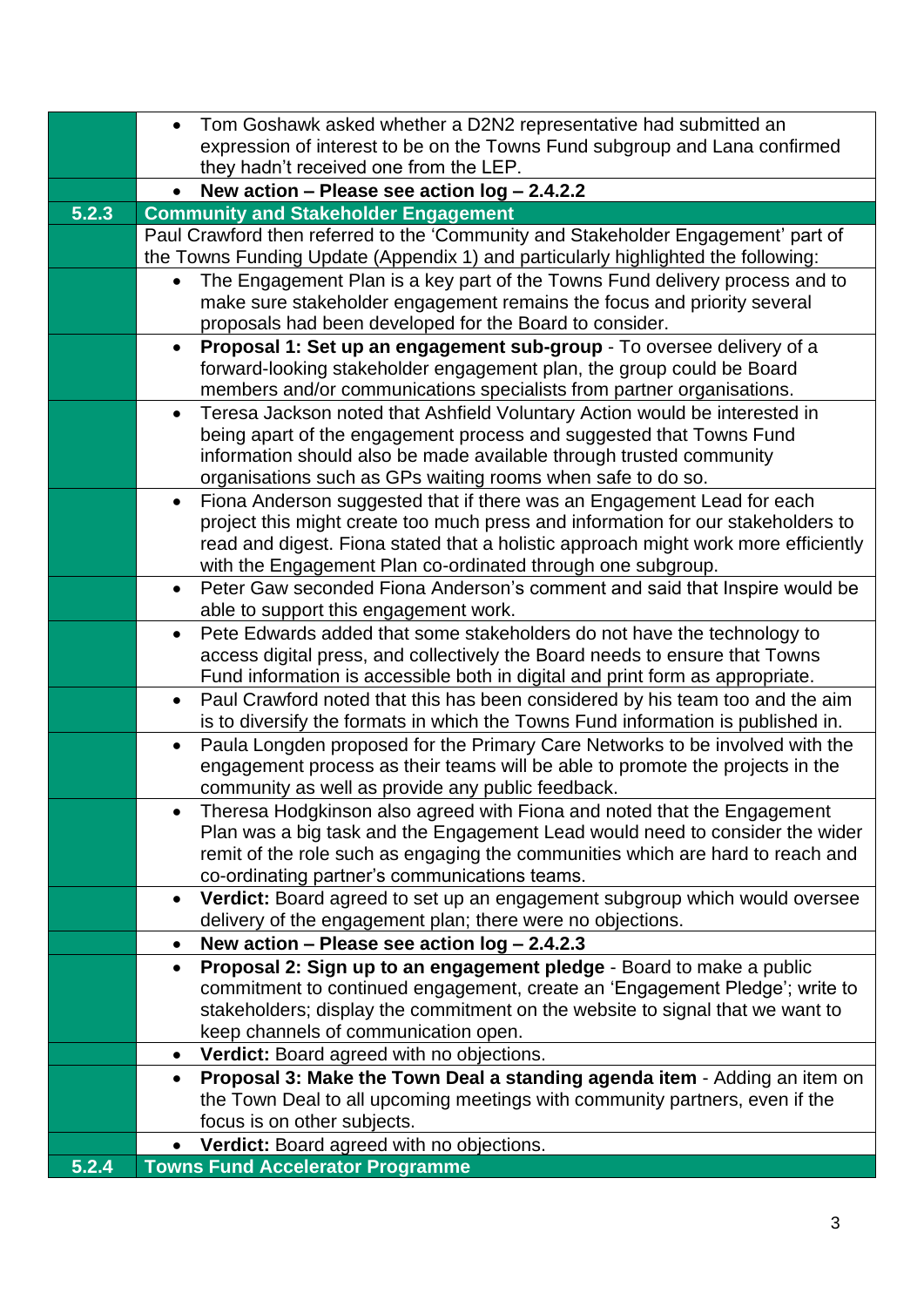|                | Paul Crawford gave a verbal report on the Towns Fund accelerator programme and                                                                                                  |  |  |
|----------------|---------------------------------------------------------------------------------------------------------------------------------------------------------------------------------|--|--|
|                | noted the following:<br>Kirkby Indoor Market - Work is progressing well and the team are on target for<br>$\bullet$                                                             |  |  |
|                | completing the renovation by July.                                                                                                                                              |  |  |
|                | Walking and Cycling Routes - Currently in the procurement phase and there are<br>$\bullet$                                                                                      |  |  |
|                | some challenges to overcome around this programme regarding landownership                                                                                                       |  |  |
|                | Low Street, Sutton – The first property purchase will be completed by $25th$ May<br>$\bullet$                                                                                   |  |  |
|                | 2021 and the second property purchase will be likely to be completed by the end<br>of June.                                                                                     |  |  |
|                |                                                                                                                                                                                 |  |  |
| 5.2.5          | <b>Towns Fund Discussion Continued</b>                                                                                                                                          |  |  |
|                | Carol Cooper-Smith stated that a vast amount of work has gone into the<br>$\bullet$                                                                                             |  |  |
|                | development of the Towns Fund projects, and every process and procedure has                                                                                                     |  |  |
|                | been vital. Carol thanked Sarah Daniel and officers at Ashfield District Council                                                                                                |  |  |
|                | for all their work on the Town Investment Plan and the Discover Ashfield Board                                                                                                  |  |  |
|                | for their strong input and support with the bid.                                                                                                                                |  |  |
|                | Louise Knott seconded this and passed on her thanks and gratitude to everyone<br>$\bullet$<br>involved in the development of the Towns Fund projects.                           |  |  |
|                |                                                                                                                                                                                 |  |  |
| 6 <sup>1</sup> | <b>Reports Back from Delivery Group</b>                                                                                                                                         |  |  |
| 6.1            | <b>Succeed in Ashfield</b>                                                                                                                                                      |  |  |
|                | Apologies were received from Martin Rigley and Lana Mills gave the following update:                                                                                            |  |  |
|                | Secondary Schools and Businesses Partnership - Next meeting to be held on<br>$\bullet$                                                                                          |  |  |
|                | 26 <sup>th</sup> May 2021 with the aim of developing an action plan going forward for the                                                                                       |  |  |
|                | partnership.                                                                                                                                                                    |  |  |
|                |                                                                                                                                                                                 |  |  |
| 6.2            | Love Where You Live (LWYL)                                                                                                                                                      |  |  |
|                | Liz Barrett, Theme Lead provided the following update:                                                                                                                          |  |  |
|                | Discover Ashfield Primary Schools Subgroup - The first meeting took place at<br>$\bullet$                                                                                       |  |  |
|                |                                                                                                                                                                                 |  |  |
|                | the end of April and was a great success. The LWYL project group introduced                                                                                                     |  |  |
|                | local teachers to Discover Ashfield and Feel Good Families and going forward                                                                                                    |  |  |
|                | the schools involved in the subgroup are keen to help promote and support<br>these initiatives and projects in their schools. The aim is to get more and more                   |  |  |
|                | schools involved in this meeting.                                                                                                                                               |  |  |
|                | Love Where You Live Banner - The project is progressing well and Peter Gaw<br>٠                                                                                                 |  |  |
|                | has noted his interest in displaying some of the art work in the libraries around                                                                                               |  |  |
|                | Ashfield as well to encourage younger students to visit.                                                                                                                        |  |  |
|                | Foodbanks - The emergency still continues, and strong partnership work is still<br>$\bullet$                                                                                    |  |  |
|                | taking place to tackle food poverty in Ashfield.<br>Food Clubs – More Food Clubs are being set up across Ashfield where residents<br>$\bullet$                                  |  |  |
|                | would pay for their food but at a reduced rate.                                                                                                                                 |  |  |
|                | Love Where You Live - Litter Picking - A new idea which will be proposed to the<br>$\bullet$                                                                                    |  |  |
|                | group this week. Liz has contacted Donna Mellar at Ashfield District Council to                                                                                                 |  |  |
|                | see how this initiative can support the work of the volunteers.                                                                                                                 |  |  |
|                | New action - Please see action log - 2.4.2.4<br>٠                                                                                                                               |  |  |
|                | Cllr Relf and Liz Barrett discussed how the local Rotary Clubs are following a<br>$\bullet$<br>similar initiative which has proven successful. Cllr Relf noted that the Council |  |  |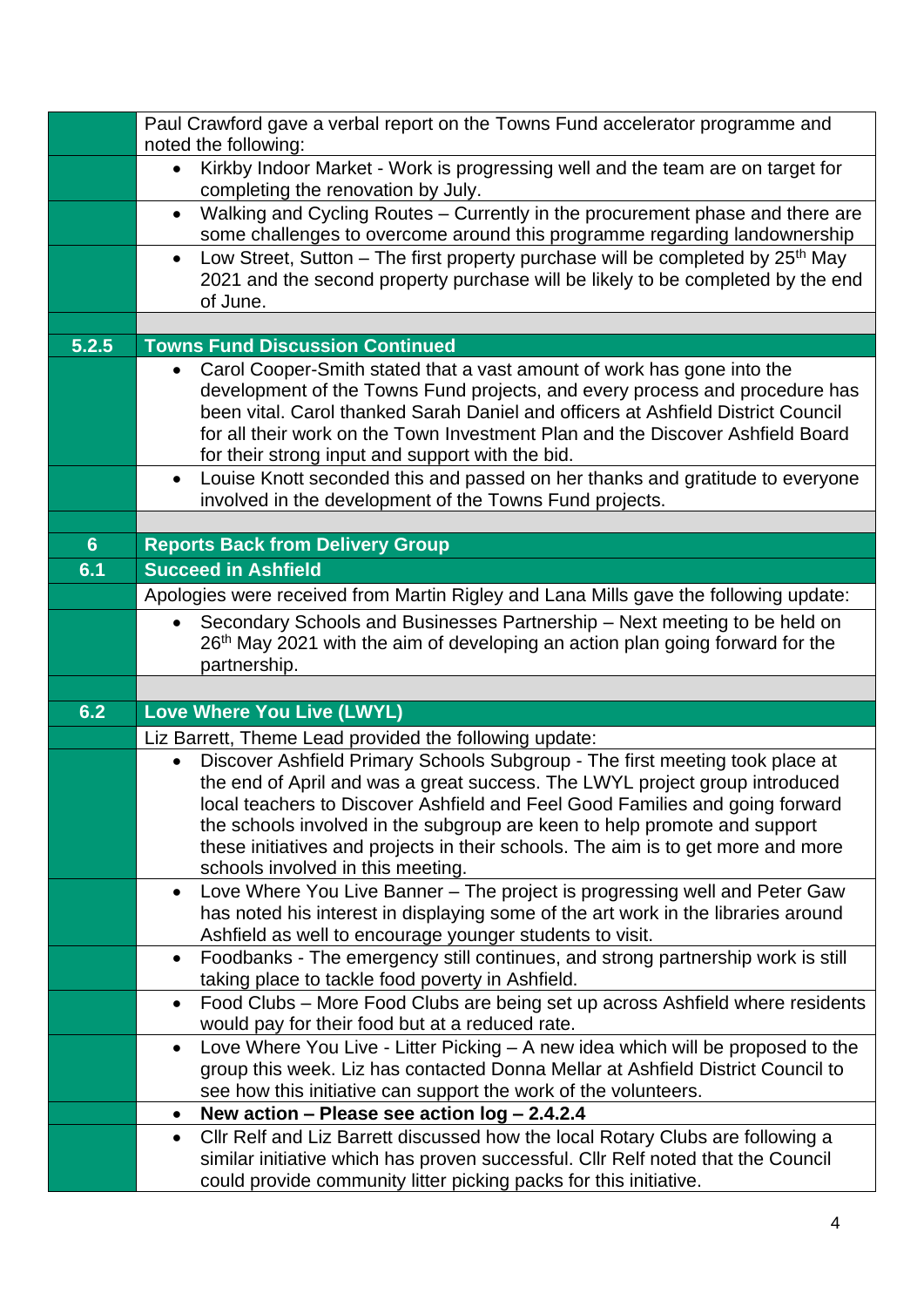|                | Pete Edwards stated that there was an app available called 'Next Door' which<br>$\bullet$                                                                       |
|----------------|-----------------------------------------------------------------------------------------------------------------------------------------------------------------|
|                | local volunteers used when out litter picking to take before and after pictures.<br>New action - Please see action log - 2.4.2.4<br>$\bullet$                   |
|                | Teresa Jackson noted that this project would need to encourage a new way of<br>$\bullet$                                                                        |
|                | thinking in the community as litter pickers are often mistaken for being on                                                                                     |
|                | probation, but they are actually people who take pride in where they live. Teresa                                                                               |
|                | also noted that people who litter also often think they are keeping someone in a                                                                                |
|                | job.                                                                                                                                                            |
|                | Katherine Green highlighted that the Council's upcoming litter campaign aims to<br>$\bullet$                                                                    |
|                | tackle this mindset and encourage residents to stop littering. The campaign will<br>show the amount of extra funds the Council would have to spend on other     |
|                | facilities in Ashfield if they didn't have to fund litter picking.                                                                                              |
|                | New action - Please see action $log - 2.4.2.4$                                                                                                                  |
|                |                                                                                                                                                                 |
| 6.3            | <b>More to Discover</b>                                                                                                                                         |
|                | Apologies were received from Darron Ellis and Lana Mills gave the following update:                                                                             |
|                | More to Discover Project Group - Next meeting to be held on 3rd June 2021 and<br>$\bullet$                                                                      |
|                | the group will review the action plan and progress on current initiatives including                                                                             |
|                | collating a blue plaques list and marketing local heritage and tourism centres.                                                                                 |
|                | Visit England's English Tourism Week Campaign (22 <sup>nd</sup> – 31 <sup>st</sup> May) – In support                                                            |
|                | of this campaign, a series of posts will be uploaded each day of the event on the                                                                               |
|                | Discover Ashfield Facebook page which will focus on Ashfield's heritage and<br>landmarks.                                                                       |
|                |                                                                                                                                                                 |
|                | <b>Be Healthy, Be Happy</b>                                                                                                                                     |
| 6.4            |                                                                                                                                                                 |
|                |                                                                                                                                                                 |
|                | Pete Edwards, Theme Lead provided the following update:<br>Ashfield Health and Wellbeing Partnership (AHWP)- Partners have started to<br>$\bullet$              |
|                | consider what they can do in their roles to support the new Health and Wellbeing                                                                                |
|                | strategy and have sent their suggestions to Andrea to include in the                                                                                            |
|                | partnership's action plan going forward.                                                                                                                        |
|                | Sharewear – A representative from this community organisation was a guest                                                                                       |
|                | speaker at the last AHWP partnership meeting and this opened up lots of new                                                                                     |
|                | connections for Sharewear. There is a satellite children's only referral in Sutton                                                                              |
|                | which organisations can refer into as well as individuals.<br>$\bullet$                                                                                         |
|                | Rebecca Phillips also gave a presentation at the AHWP partnership meeting and<br>noted that Everyone Active is developing their GP referral schemes in the area |
|                | and are looking to increase partnerships with local community clubs and groups.                                                                                 |
|                |                                                                                                                                                                 |
| 6.5            | <b>Primary Care Network Update</b>                                                                                                                              |
|                | Paula Longden provided a written Primary Care Network (PCN) Update which can be                                                                                 |
|                | viewed in Appendix 3.                                                                                                                                           |
|                |                                                                                                                                                                 |
| $\overline{7}$ | <b>Discover Ashfield Officer Update</b>                                                                                                                         |
| 7.1            | <b>Final Progress Update of Previous Delivery Plan</b><br>*At this point, Louise Knott had to leave the meeting for a short while and Pete Edwards              |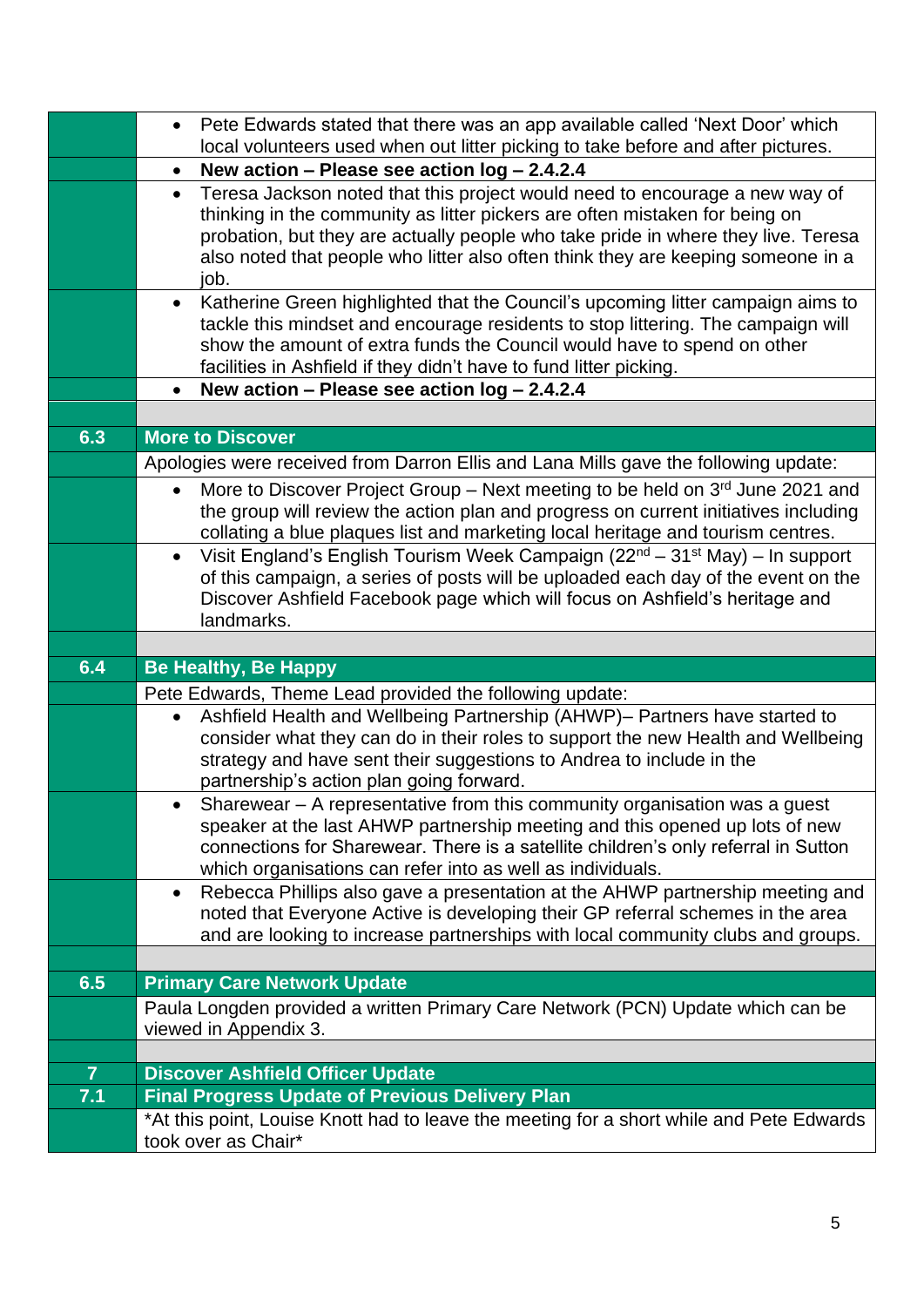|     | Lana Mills noted that she had completed a final progress update of the previous 2020 –                                                                                  |  |  |
|-----|-------------------------------------------------------------------------------------------------------------------------------------------------------------------------|--|--|
|     | 2021 Discover Ashfield Delivery Plan in the agenda pack for partners to refer to.                                                                                       |  |  |
| 7.2 | <b>New Delivery Plan</b><br>Lana Mills referred to the new 2021 - 2022 Discover Ashfield Delivery Plan and                                                              |  |  |
|     | highlighted the following:                                                                                                                                              |  |  |
|     | Both the Secondary School and Business Partnership and the Discover Ashfield<br>$\bullet$                                                                               |  |  |
|     | Primary School subgroup had been added to the Delivery Plan and engaging                                                                                                |  |  |
|     | these groups will be a real priority going forward.                                                                                                                     |  |  |
|     | Inspiring Ashfield has been added onto the Delivery Plan so that the Board is<br>$\bullet$<br>able to monitor this partnerships progression and support where possible. |  |  |
|     | Cllr Relf noted that he would be able to support adding virtual downloadable maps to<br>the DA website and is keen to be involved in this.                              |  |  |
|     | Peter Gaw noted that after linking up with Ashfield Arts Fest through the Ambassador                                                                                    |  |  |
|     | programme, Inspire have really engaged with the festival and there will be a lot of local<br>content developed from the festival.                                       |  |  |
|     | Julia Terry also noted that the Faith Action in Ashfield partnership are also promoting<br>this festival through their churches.                                        |  |  |
|     | Trevor Middleton stated that through the Welcome Back Fund they are planning an                                                                                         |  |  |
|     | Ashfield Arts Trail over the Summer in Hucknall, Kirkby and Sutton.                                                                                                     |  |  |
|     |                                                                                                                                                                         |  |  |
| 7.2 | <b>Summer Newsletter</b>                                                                                                                                                |  |  |
|     | Lana Mills noted the following:                                                                                                                                         |  |  |
|     | The content for the Discover Ashfield Summer Newsletter was currently being<br>$\bullet$<br>drafted.                                                                    |  |  |
|     | The newsletter aims to include content from across the board and if partners<br>$\bullet$                                                                               |  |  |
|     | wish to promote any events, projects or courses in the newsletter please email                                                                                          |  |  |
|     | Lana the content or poster.                                                                                                                                             |  |  |
|     | To be included in the next Discover Ashfield newsletter, partners needed to<br>$\bullet$<br>submit their content by Friday 28 <sup>th</sup> April.                      |  |  |
|     | It was noted that the newsletter is made available for all Ashfield residents,<br>$\bullet$                                                                             |  |  |
|     | Ambassadors and partners online, but other ways were also being explored to                                                                                             |  |  |
|     | distribute a hard copy in the District.                                                                                                                                 |  |  |
|     |                                                                                                                                                                         |  |  |
| 7.3 | <b>Ambassadors Update</b>                                                                                                                                               |  |  |
|     | *Louise Knott returned to the meeting and took over as Chair once again*                                                                                                |  |  |
|     | A new ambassador had joined the Ambassador programme who has a passion<br>$\bullet$                                                                                     |  |  |
|     | and professional career in Arts and Culture.                                                                                                                            |  |  |
|     | The Spring Ambassador Event, attended by 17 Ambassadors in total, was a<br>$\bullet$                                                                                    |  |  |
|     | great success and gave Ambassadors the opportunity to reconnect as well as<br>make new connections.                                                                     |  |  |
|     | Ashfield Arts Fest 2021 was one of the focuses of the event and Ambassadors<br>$\bullet$                                                                                |  |  |
|     | were able to reach out and support this growing initiative.                                                                                                             |  |  |
|     | We plan to meet up with the Ambassadors in Summer to see how things have<br>$\bullet$                                                                                   |  |  |
|     | progressed.                                                                                                                                                             |  |  |
|     |                                                                                                                                                                         |  |  |
| 8   | <b>Cultural Compact</b>                                                                                                                                                 |  |  |
|     | Fiona gave the following background on the Cultural Compact:                                                                                                            |  |  |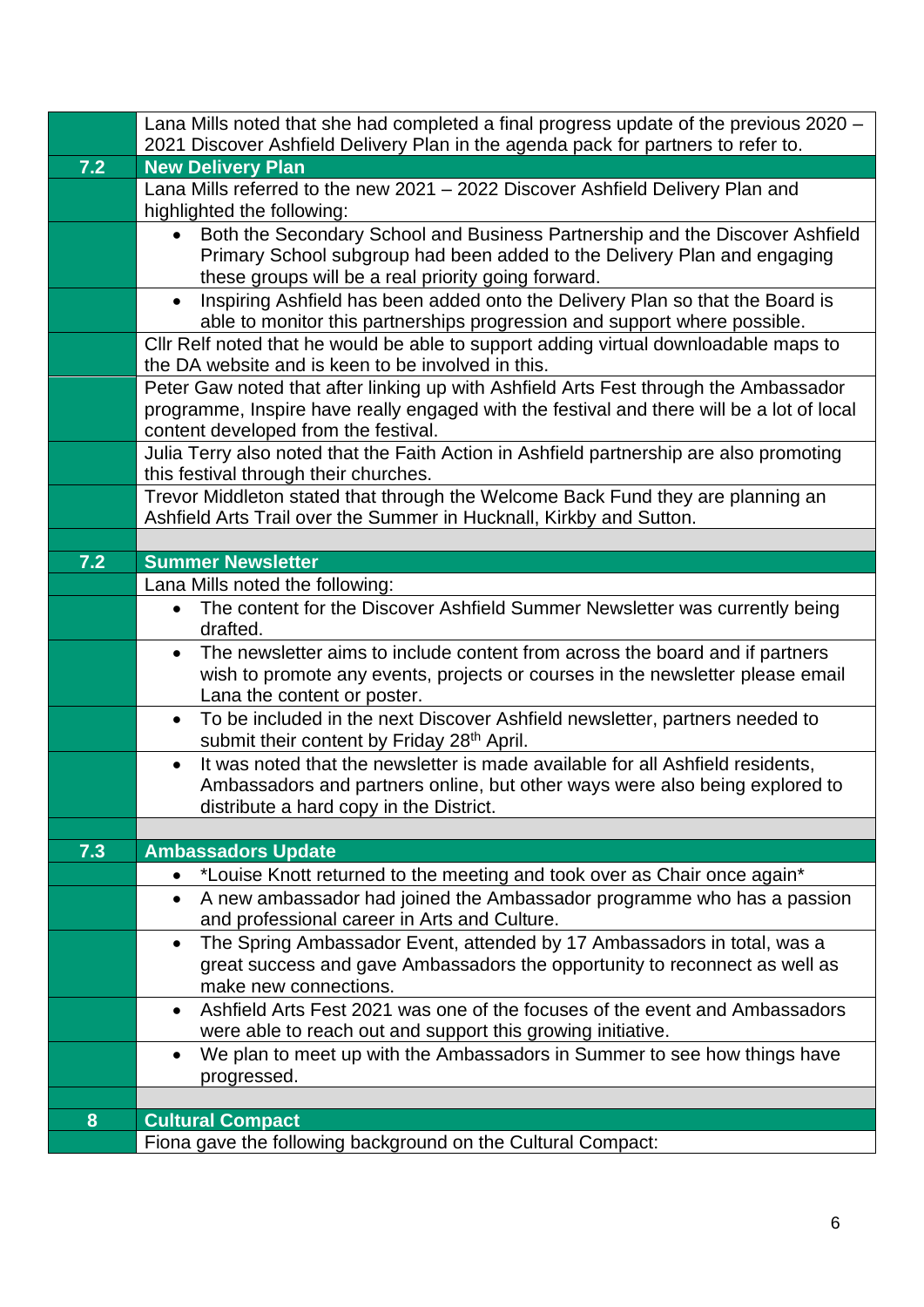|    | It was first developed in core cities to bring together different partners around the<br>$\bullet$<br>culture agenda. The agenda links to quality of life, wellbeing and attractiveness<br>of place.                                            |
|----|-------------------------------------------------------------------------------------------------------------------------------------------------------------------------------------------------------------------------------------------------|
|    | Nottingham Trent University received £20,000 from the Arts Council to establish<br>$\bullet$<br>a Mansfield and Ashfield Cultural Compact.                                                                                                      |
|    | Inspire, Ashfield District Council and Vision West Notts College will also be<br>$\bullet$<br>founding partners for the Cultural Compact.                                                                                                       |
|    | New action - Please see action log - 2.4.2.5<br>$\bullet$                                                                                                                                                                                       |
|    |                                                                                                                                                                                                                                                 |
| 9  | <b>Future Board Meetings Forma (Virtual/Face-to-Face)</b>                                                                                                                                                                                       |
|    | Cllr Relf proposed a blended approach where the Board meets every quarter or<br>$\bullet$<br>six months face-to-face, and all the other intermediate meetings should be<br>conducted virtually. Pete Edwards seconded this view.                |
|    | Peter Gaw added that it might also be helpful if some board members could link<br>$\bullet$<br>in virtually to face-to-face meetings. Peter noted that attendance to some of his<br>other meetings had increased since meetings became virtual. |
|    | Christopher Baron noted than Lee Anderson, MP prefers virtual meetings as it<br>$\bullet$<br>saves on travel time.                                                                                                                              |
|    | Simon Martin noted that the Board might also want to consider the meeting<br>$\bullet$<br>agendas as some agenda items might be easier to deal with online, and some<br>might be easier to deal with in person.                                 |
|    | CIIr Relf noted that the Committee Room at Ashfield District Council was<br>$\bullet$<br>equipped with the technology to host a face-to-face and virtual meeting at the<br>same time.                                                           |
|    | <b>Proposal:</b> The meeting format going forward will be a blended approach. The<br>$\bullet$<br>Board will look to meet face-to-face every quarter but there will also be an option<br>to attend the face-to-face meeting digitally.          |
|    | <b>Verdict:</b> Board agreed with no objections                                                                                                                                                                                                 |
|    |                                                                                                                                                                                                                                                 |
| 10 | <b>Board Member Updates</b>                                                                                                                                                                                                                     |
|    | Nothing to note.                                                                                                                                                                                                                                |
|    |                                                                                                                                                                                                                                                 |
| 11 | <b>Any Other Business</b>                                                                                                                                                                                                                       |
|    | Nothing to note.                                                                                                                                                                                                                                |
|    |                                                                                                                                                                                                                                                 |
| 12 | <b>Date of Next Meeting</b>                                                                                                                                                                                                                     |
|    | Friday 18th June 2021, 9.00am - 9.15am start.                                                                                                                                                                                                   |
|    |                                                                                                                                                                                                                                                 |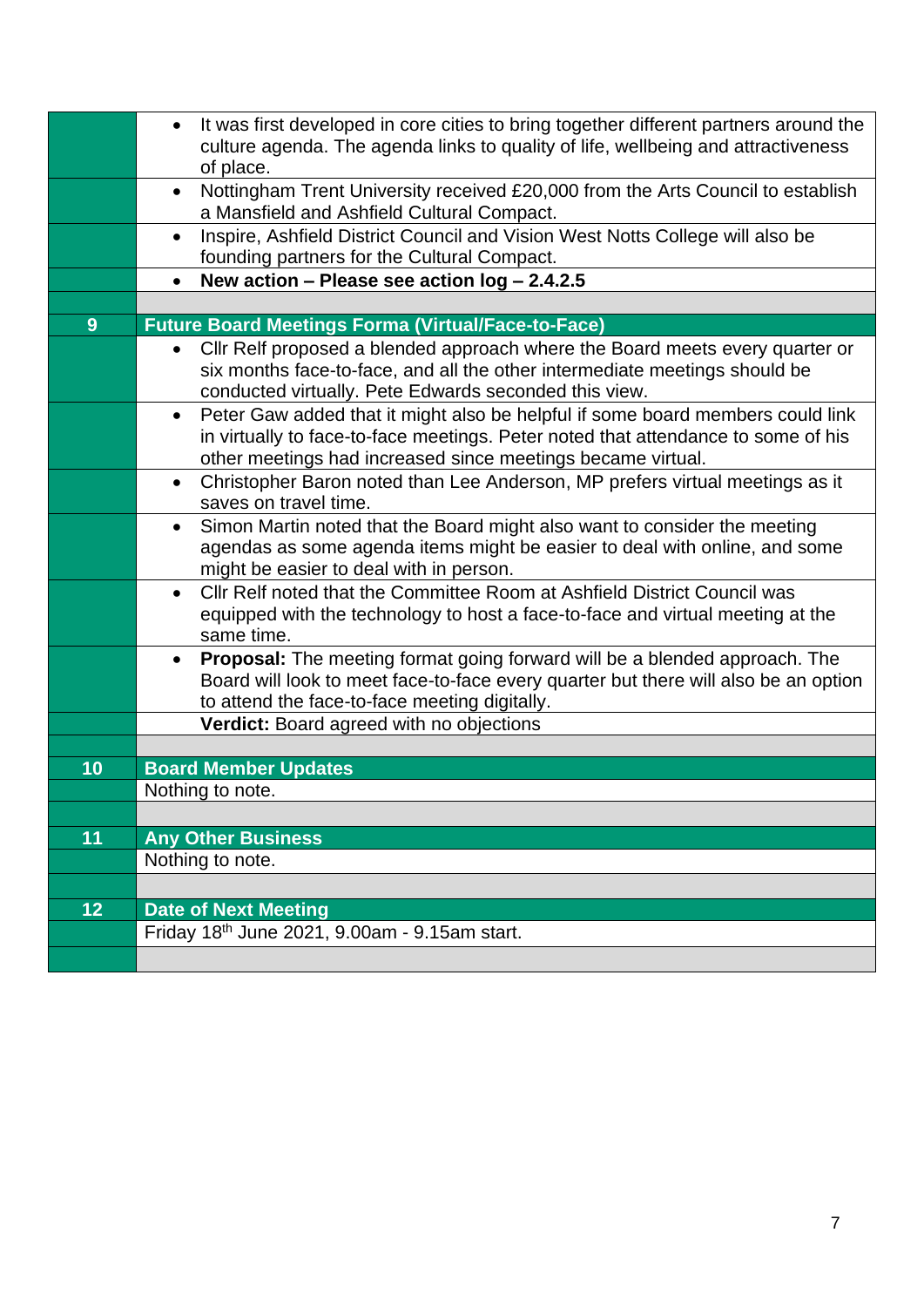#### **Appendix 1**

#### **Discover Ashfield Board, 21st May 2021, Towns Funding Update**

#### **Future High Streets Fund**

A formal funding announcement is due to be made in late May. Project planning and development is underway, with a project manager appointed. A visioning session is being held with stakeholders for the theatre project on 24<sup>th</sup> May.

#### **Towns Fund Stage Two**

- 1. Summary
- 2. Business Case Assurance
- 3. Community and Stakeholder Engagement
- 4. Programme Delivery
- 5. Partnership-led projects
- 6. Project prioritisation

#### **1. Summary**

A summary diagram has been produced (Annex 1) which describes the Stage Two process for Towns Fund, with estimated timeframes.

An introductory meeting to Stage Two was held with the Towns Fund Delivery Partner and MHCLG in late April to discuss next steps and the support available.

#### **2. Business Case Assurance**

As reported at the April Board meeting we are developing a Local Assurance Framework (LAF) which is a requirement for Towns Fund, to ensure that we have a transparent and robust process in place to challenge and ultimately approve the business cases for the projects.

A draft version is being produced (based on D2N2's LAF) which will be sent to MHCLG for review and comment. A final draft will then be circulated to the Board and will be discussed at a future Board meeting.

The local assurance will be overseen by a sub-group of the Board which will review the business cases and make recommendations to the Board.

An email has been circulated to Board members with a description of the skills and expertise required for the role. Board members interested in joining the sub-group are asked to submit a summary of why they would fit the role by 28<sup>th</sup> May.

It is suggested that submissions are then reviewed by the Chair and Vice-Chair of the board and recommendations brought to the June Board meeting for agreement.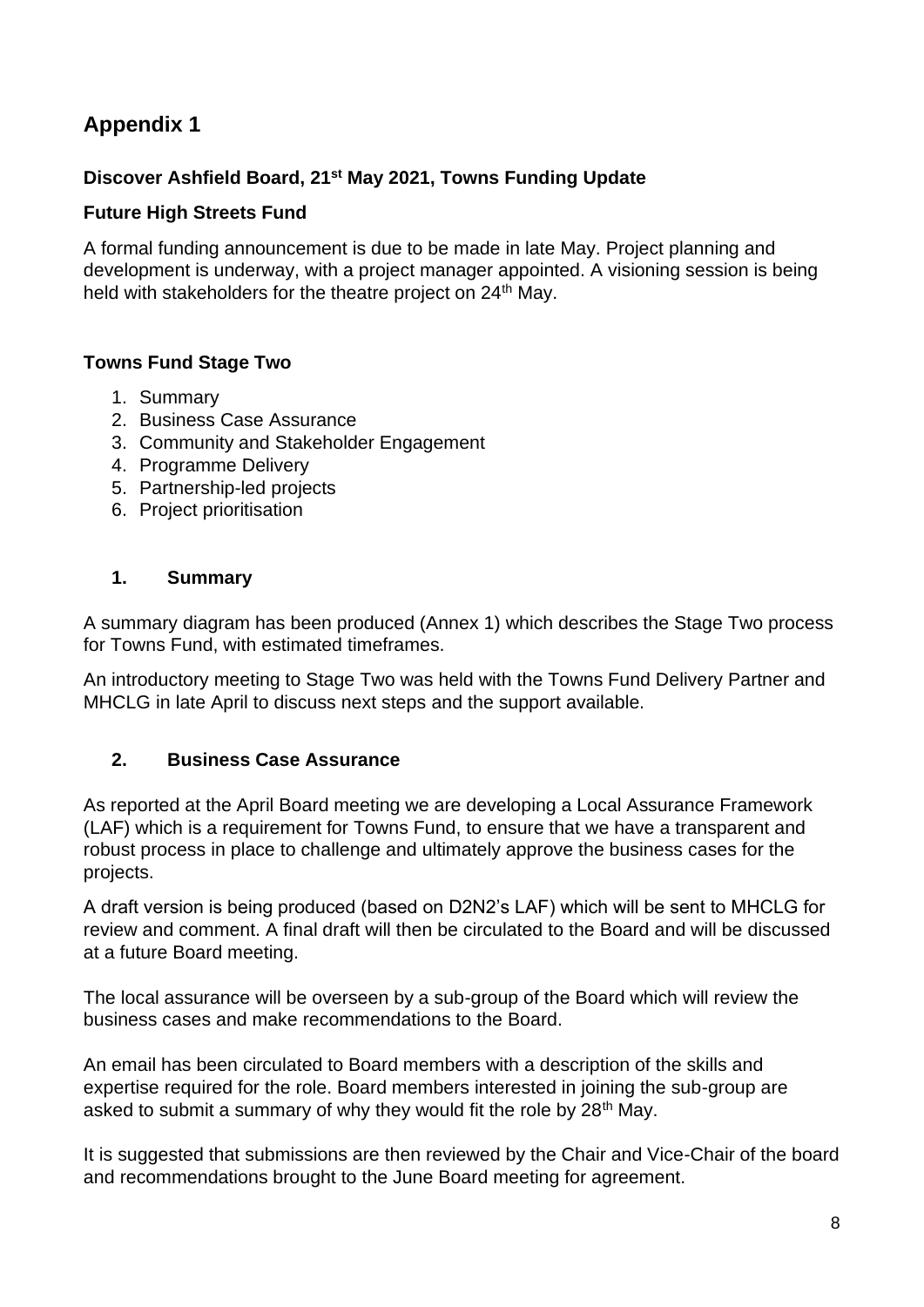We are currently working with Broxtowe, Chesterfield and North-East Derbyshire councils to procure the independent assurance work required for the business cases. This assurance work would be undertaken by consultants once the business case had been checked by the Accountable Body and prior to it being presented to the Board sub-group.

#### **Decision 1: To approve the process for agreeing membership of the sub-group**

#### **3. Community and Stakeholder Engagement**

A draft Stakeholder Engagement Plan has been developed for Stage Two (Annex 2). Engagement is a key part of the Towns Fund process and as we move into the delivery stage it will be important to ensure that we have comprehensive engagement to build widespread support for the projects and programme. The engagement plan will continue to be updated as the programme develops.

Towns Fund have provided some suggestions for keeping engagement at the forefront during Stage Two:

#### • **Set up an engagement sub-group**

To oversee delivery of a forward-looking stakeholder engagement plan, the group could be Board members and/or communications specialists from partner organisations. Establish clear lines of responsibility for ongoing engagement to ensure engagement remains a priority.

#### • **Sign up to an engagement pledge**

Board to make a public commitment to continued engagement, create an 'Engagement Pledge'; write to stakeholders; display the commitment on the website to signal that we want to keep channels of communication open.

#### • **Make the Town Deal a standing agenda item**

Adding an item on the Town Deal to all upcoming meetings with community partners, even if the focus is on other subjects. This will provide regular opportunities to update stakeholders on progress and a mechanism to capture feedback and identify any concerns.

Other suggestions are provided below:

- Nominate an Engagement Lead from the Board to oversee the work and report to Board meetings and/or:
- Appoint a Board Lead for each project with engagement as part of the role.

The DA Project Officer will have a key role in developing and supporting engagement activities, working with the Council's Corporate Comms. team. If you have any comments or ideas about the engagement plan please contact the project officer.

#### **Decision 2: To agree what measures to utilise to ensure effective engagement.**

**4. Programme Delivery**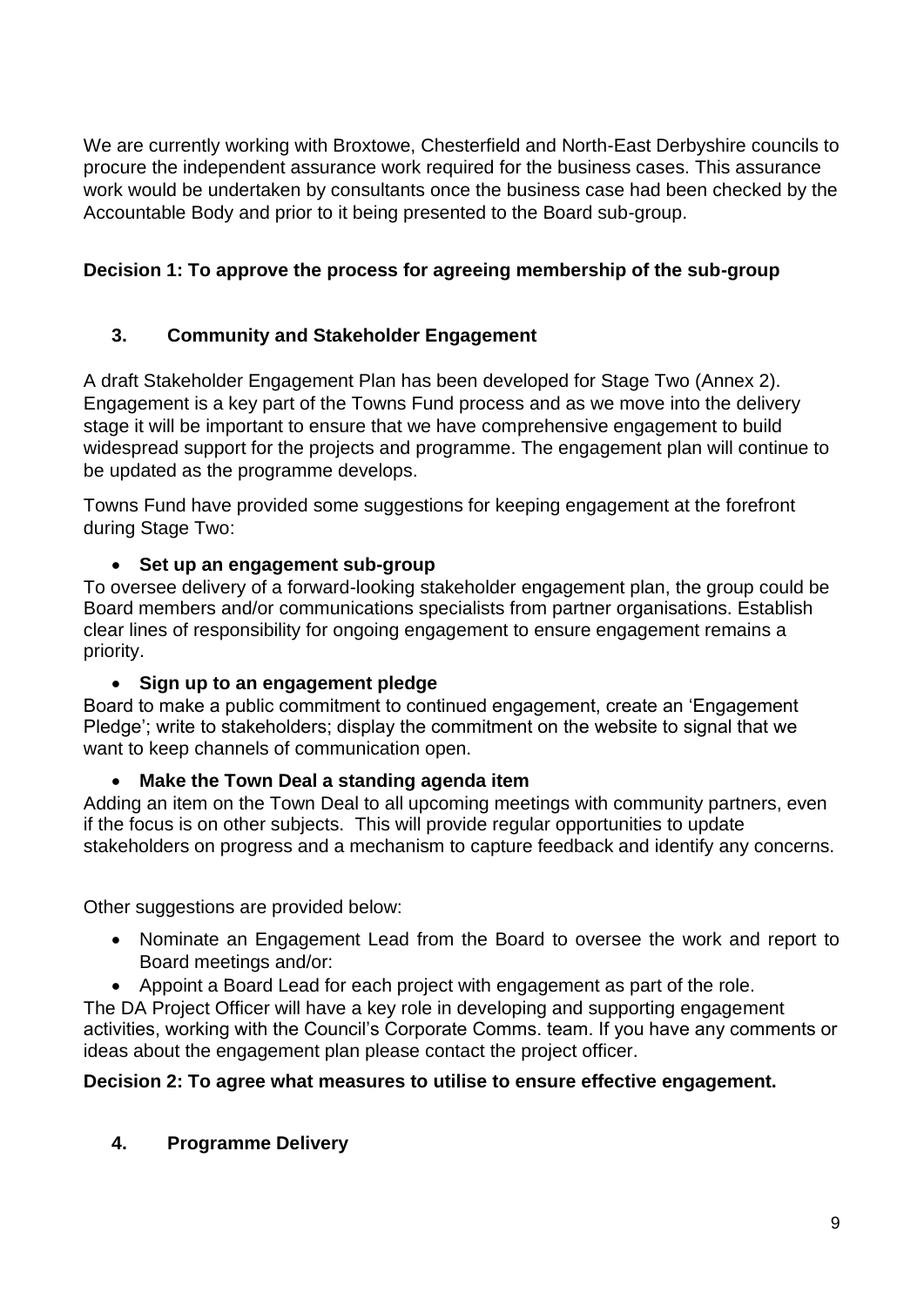Work is ongoing to develop Council resources and to procure work from consultants to support business case development and project delivery.

#### **5. Partnership-led projects**

Meetings have been held with Nottingham Trent University and Mansfield and Sutton Astronomical Society, with a meeting due to take place with Inspire w/c 24<sup>th</sup> May to discuss Stage Two of the process and how the business cases for these projects will be developed and funded (subject to the projects being included in the Towns Fund Deal).

#### **6. Project prioritisation**

For information - Towns Fund have issued a [Project Re-Prioritisation Tool](https://protect-eu.mimecast.com/s/ZRivCmwEVFQYjKT9HU5Z?domain=a1e0.engage.squarespace-mail.com) that can help to re-consider projects, in light of the Heads of Terms (HOT) offer of funding.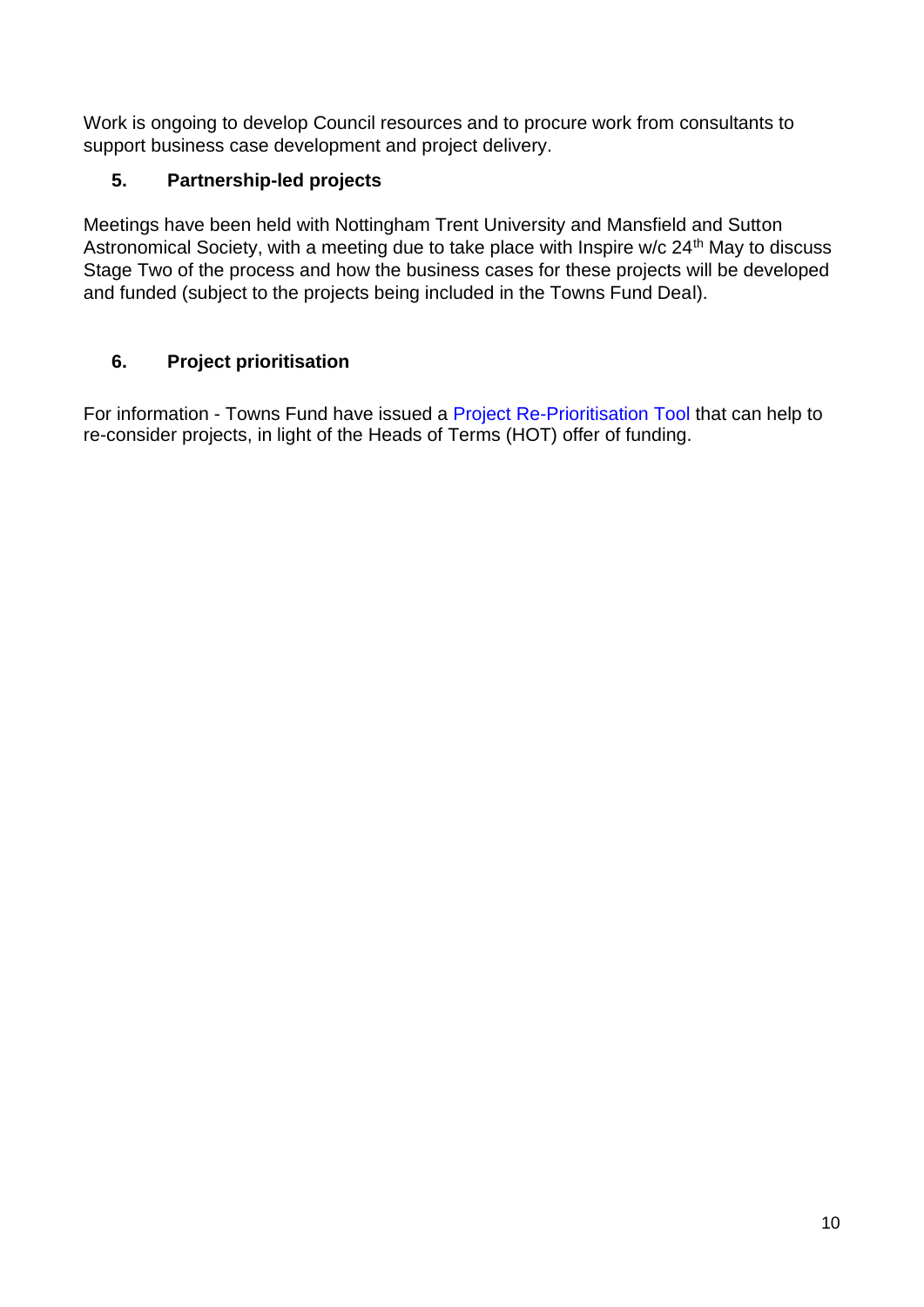**Appendix 2**

# **Kirkby and Sutton in Ashfield Stakeholder Engagement Plan**

## DRAFT

May 2021

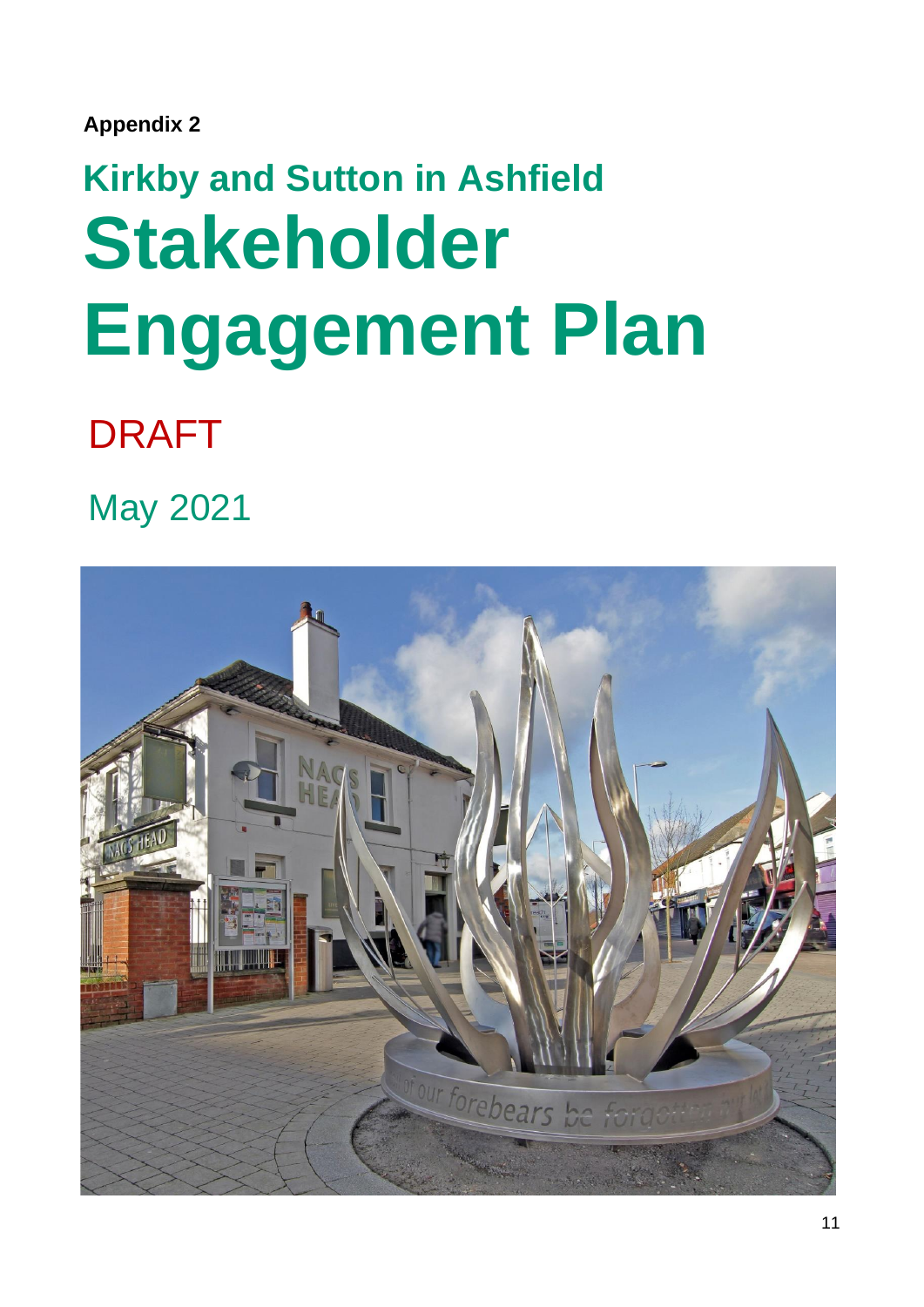#### **Introduction**

This plan has been developed to provide a framework for ongoing engagement during the delivery of the Town Investment Plan for Kirkby and Sutton.

Engagement is a key part of delivering the projects and plan, and we want to ensure that as many people as possible:

- Know what Towns Fund and Future High Streets Funding is
- Know the benefits the projects will deliver
- Feel able to, and contribute to the process.

If communities feel heard and are invested in the success of the projects, this should ultimately help build on the sense of pride and connection to the area and the local community.

#### **Target audience**



Throughout the development and delivery of the project programme we will:

- Record all feedback from stakeholders and consider how it can be used to inform the projects
- Respond directly to stakeholders where possible to acknowledge feedback and confirm how we have been able to use it
- Produce a monthly engagement activity plan and report all engagement and feedback at the Discover Ashfield Board meetings for discussion
- Monitor and evaluate on a quarterly basis whether the engagement achieves its purposes and adjust as necessary.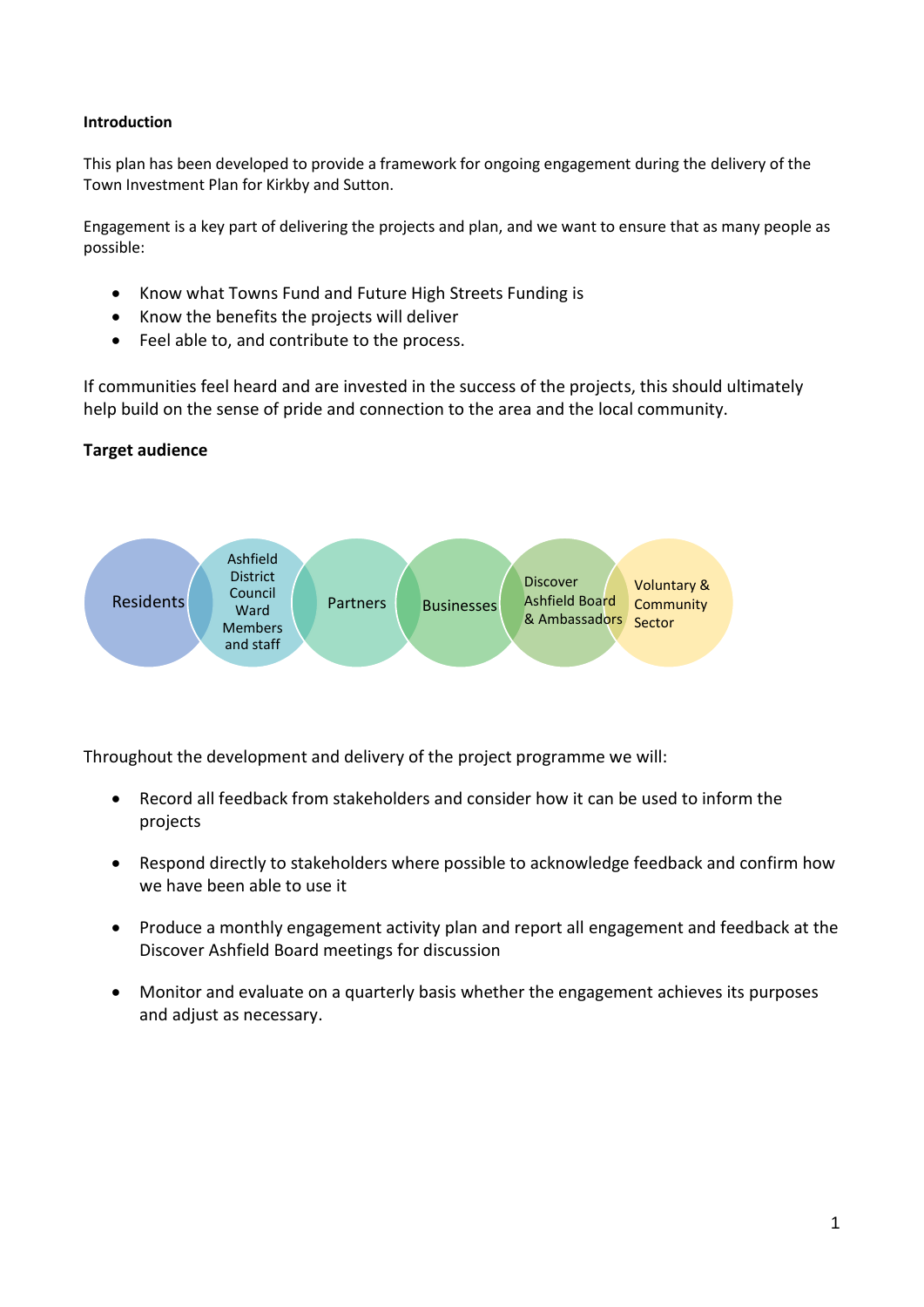#### **Engagement plan, Year 1**

| <b>Programme engagement</b>                                                                     |                                                                                                                                                             |                         |                                                                                                                                                                                           |  |
|-------------------------------------------------------------------------------------------------|-------------------------------------------------------------------------------------------------------------------------------------------------------------|-------------------------|-------------------------------------------------------------------------------------------------------------------------------------------------------------------------------------------|--|
| Lead                                                                                            | <b>Stakeholders to be engaged</b>                                                                                                                           | <b>Timeframe</b>        | <b>Method</b>                                                                                                                                                                             |  |
| <b>Board members</b><br>Ashfield District Council:<br>DA Project Officer & Corp.<br>Comms. lead | Residents, young people,<br>businesses, Discover Ashfield<br>Ambassadors, partners, Ashfield<br><b>Ward Members</b>                                         | May/ June 21<br>onwards | DA and ADC<br>websites, social<br>media, word of<br>mouth, Ashfield<br>Matters newsletter,<br>DA newsletter, CHAD<br>and Evening Post<br>newspapers, schools<br>and community<br>contacts |  |
| <b>Project engagement</b>                                                                       |                                                                                                                                                             |                         |                                                                                                                                                                                           |  |
| Project                                                                                         | <b>Stakeholders to be engaged</b>                                                                                                                           | <b>Timeframe</b>        | <b>Method</b>                                                                                                                                                                             |  |
| <b>Be Healthy Be Happy</b>                                                                      |                                                                                                                                                             |                         |                                                                                                                                                                                           |  |
| North Kirkby Gateway                                                                            | NHS, health service providers in<br>Kirkby town centre, Health and<br>Wellbeing Partnership,<br>businesses in the vicinity of the<br>Plaza, ADC ward member | Feb 21<br>onwards       | Meetings, letter,<br>email                                                                                                                                                                |  |
| Kirkby Sports Hub                                                                               | Bowls, football and hockey<br>clubs, Kirkby College, Health<br>and Wellbeing Partnership, ADC<br>ward member                                                | May 21<br>onwards       | Meetings, letter,<br>email                                                                                                                                                                |  |
| <b>Sutton Lawn Sports Hub</b>                                                                   | <b>Sutton Community College</b><br>(ATTFE) - (partner), football and<br>tennis clubs, Health and<br>Wellbeing Partnership, ADC<br>ward member               | Apr 21<br>onwards       | Meetings, letter,<br>email                                                                                                                                                                |  |
| <b>More to Discover</b>                                                                         |                                                                                                                                                             |                         |                                                                                                                                                                                           |  |
| Cycling and walking routes                                                                      | Nottinghamshire County<br>Council, landowners, ADC ward<br>members                                                                                          | May 21<br>onwards       | Meetings, letter,<br>email                                                                                                                                                                |  |
| Visitor digital offer                                                                           | Discover Ashfield Theme Leads,<br><b>Health and Wellbeing</b><br>Partnership, ADC ward member                                                               | May 21<br>onwards       | Meetings, email                                                                                                                                                                           |  |
| <b>Science Discovery Centre</b><br>and Planetarium                                              | Local residents, Members of<br>Mansfield and<br>Sutton Astronomical Society,<br>ADC ward member, schools                                                    | Ongoing                 | Meetings, letter,<br>email                                                                                                                                                                |  |
| Kings Mill Reservoir leisure<br>development                                                     | Clubs based at the reservoir,<br>Nottinghamshire County<br>Council (leaseholder for<br>Adventure Base), ADC ward<br>member, Mansfield DC                    | May 21<br>onwards       | Meetings, letter,<br>email                                                                                                                                                                |  |
| Portland Square, Sutton                                                                         | Businesses around the square,<br>market stall holders, ADC ward<br>member                                                                                   | June 21<br>onwards      | Letter, email                                                                                                                                                                             |  |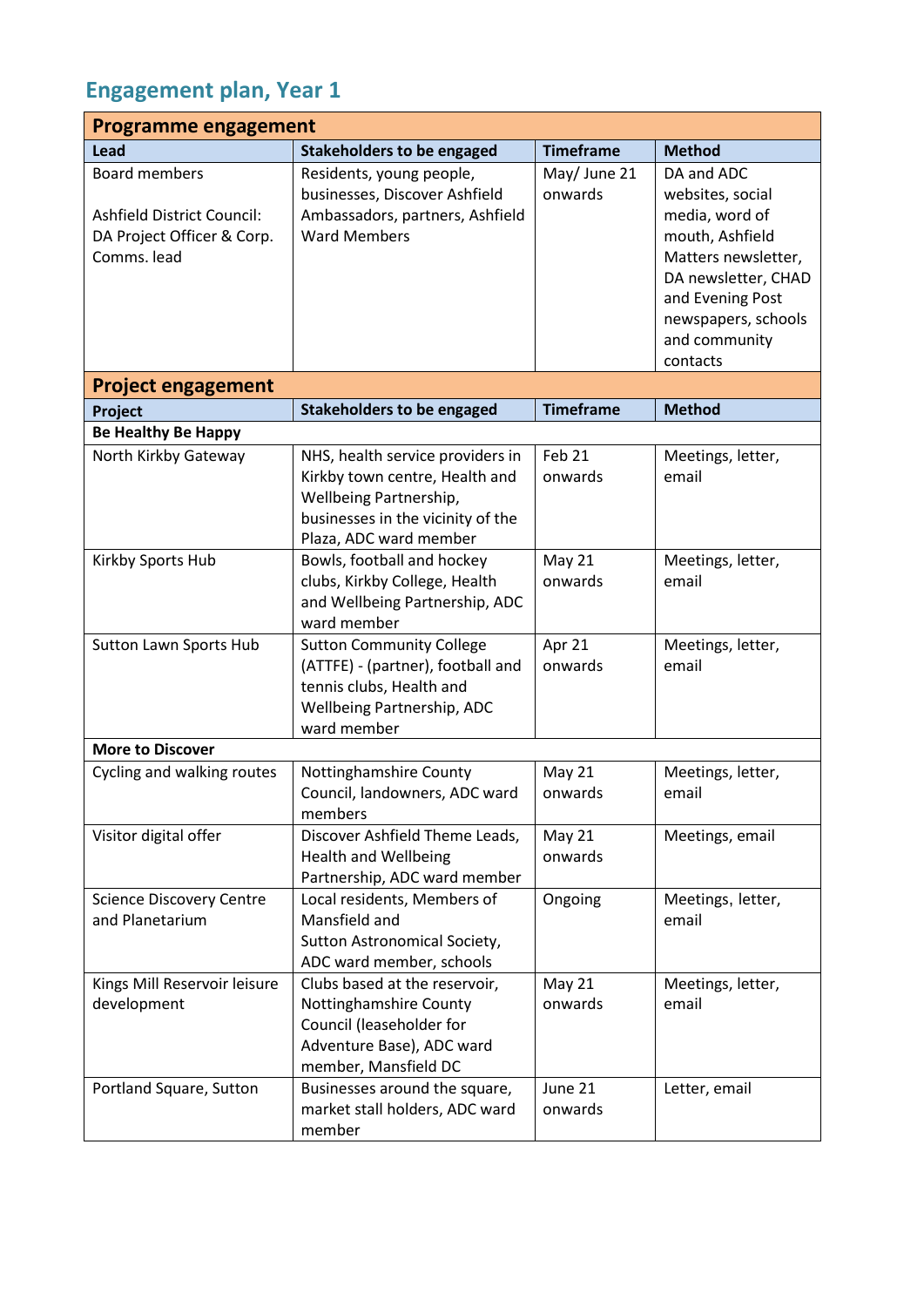| <b>Priority Project</b>                                   | <b>Stakeholders to be engaged</b>                                                                                                                                                                                                                                                                               | <b>Timeframe</b>         | <b>Method</b>              |
|-----------------------------------------------------------|-----------------------------------------------------------------------------------------------------------------------------------------------------------------------------------------------------------------------------------------------------------------------------------------------------------------|--------------------------|----------------------------|
| <b>Succeed in Ashfield</b>                                |                                                                                                                                                                                                                                                                                                                 |                          |                            |
| <b>Automated Distribution</b><br>and Manufacturing Centre | Partners: Nottingham Trent<br>University, Vision West<br>Nottinghamshire College,<br>Ashfield District Council.<br>Neighbouring Catapult centres;<br>AMRC and MTC, D2N2,<br>University of Nottingham and<br>other universities in the area,<br>local businesses, national/<br>international, ADC ward<br>member | Mar 21<br>onwards        | Meetings, letter,<br>email |
| <b>Ashfield Construction</b><br>Centre                    | Partners: Inspire, Portland<br>College, Sutton Community<br>Academy (ATTFE), Vision West<br>Nottinghamshire College,<br>surrounding businesses, local<br>and national employers, ADC<br>ward member, schools                                                                                                    | <b>May 21</b><br>onwards | Meetings, letter,<br>email |
| Ashfield Civil Engineering<br>Centre                      | Vision West Nottinghamshire<br>College, surrounding<br>businesses, local and national<br>employers, ADC ward member                                                                                                                                                                                             | <b>May 21</b><br>onwards | Meetings, letter,<br>email |
| <b>Enterprising Ashfield</b>                              | Local businesses and colleges                                                                                                                                                                                                                                                                                   | <b>May 21</b><br>onwards | Meetings, letter,<br>email |
| <b>Library Innovation Centres</b>                         | Local residents and businesses,<br>ADC ward member                                                                                                                                                                                                                                                              | <b>May 21</b><br>onwards | Meetings, letter,<br>email |
| <b>Greener Ashfield</b>                                   |                                                                                                                                                                                                                                                                                                                 |                          |                            |
| West Kirkby Gateway &<br>public transport hub             | East Midlands Railways,<br>landowners and tenants, ADC<br>ward member                                                                                                                                                                                                                                           | <b>May 21</b><br>onwards | Meetings, letter,<br>email |
| Green Ashfield                                            | Assets & Investment team<br>Ashfield District Council                                                                                                                                                                                                                                                           | <b>May 21</b><br>onwards | Meetings, letter,<br>email |
| <b>High Street Property Fund</b>                          | Property owners, ADC ward<br>members                                                                                                                                                                                                                                                                            | <b>May 21</b><br>onwards | Meetings, letter,<br>email |
| <b>Portland Street Sustainable</b><br>Housing             | Land and property owners, ADC<br>ward member                                                                                                                                                                                                                                                                    | <b>May 21</b><br>onwards | Meetings, letter,<br>email |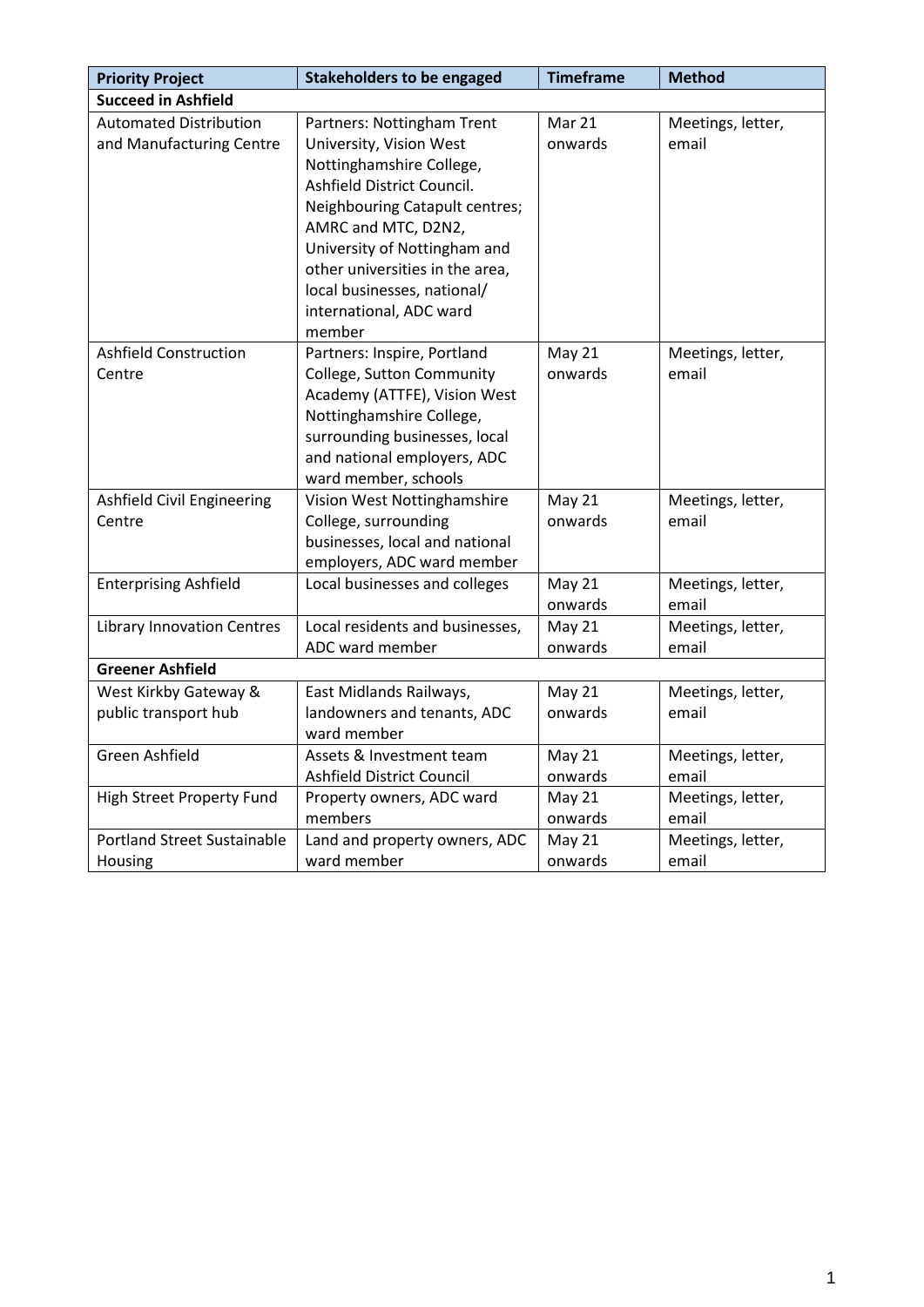#### **Towns Fund Stage Two Timeline – based on an announcement w/c 24th May**